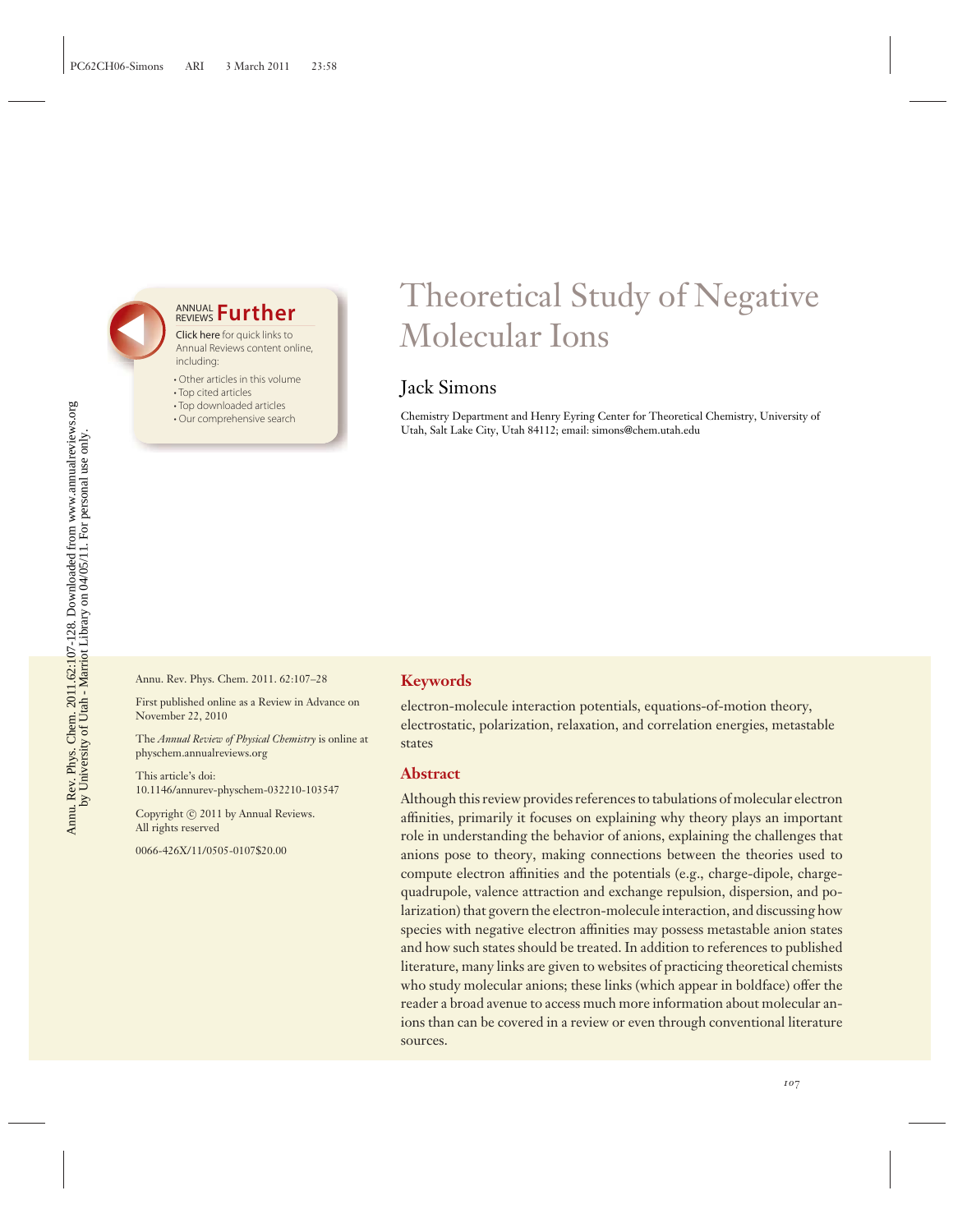## **1. INTRODUCTION**

**EA:** electron affinity

# **1.1. Why Study Negative Molecular Ions Theoretically?**

Molecular anions are interesting and important to study theoretically for a variety of reasons. To begin with, they are constituents in many ionic compounds and materials, so their stability, spectra, sizes, and other chemical properties need to be characterized, and often it is difficult to study them experimentally. For example, the ubiquitous sulfate anion  $\text{SO}_4{}^{2-}$  cannot be studied experimentally as an isolated species because it undergoes spontaneous electron loss within a very short time  $\left($ <10<sup>−14</sup> s), but it has been studied theoretically (1) using special tools to handle its metastable character. In addition, anions bind their outermost electrons rather weakly [i.e., electron affinities (EAs) are usually considerably smaller than ionization potentials], and hence their valence-range electron densities are diffuse. This causes them to interact strongly with their environment (e.g., in solution or in crystals), making their behavior strongly influenced by the surroundings and causing them to be excellent probes of their environment. Moreover, they usually do not have bound excited electronic states, so many spectroscopic probes cannot be applied to them, which makes theoretical study more important. They also can have bonding and reactivity characters substantially different from those of their parent neutrals when the extra electron occupies a bonding or antibonding molecular orbital. This means that forming an anion by reducing a neutral molecule can offer a route to altering chemical behavior. And they may not even be electronically stable species, in which case they may exist only fleetingly (e.g., for  $10^{-14}$  to  $10^{-10}$  s) although long enough to be involved in important chemical events such as bond breaking or electron transfer. They present special challenges to theory as well, so their study provides opportunities for testing and improving theoretical methods and concepts. Finally, anionic centers can occur in molecules that have overall positive charge or no charge. For example, when an electron binds to an amide  $\pi^*$  orbital in a multiply positively charged polypeptide with protonated side chains, the amide moiety is negatively charged. Knowing the character of such anionic regions is important to understand the behavior of the full polypeptide.

# **1.2. Other Sources of Information about Anions**

In the present review, emphasis is placed on molecular anions because of the author's career-long involvement with them. For information about the study of atomic anions, a recent review (2) by **[Prof. David J. Pegg](http://www.phys.utk.edu/faculty_pegg.htm)** provides good insight. The author recently provided an extensive review (3) of the experimental and theoretical study of a wide variety of molecular anions. That paper contains a large number of active web links to literature references on anions and links to websites of many researchers who have made important contributions. The latter provide excellent routes to gaining a broad overview of this field. Tabulated values of atomic EAs can be found in the early reviews of Hotop & Lineberger  $(4, 5)$  and the more recent review by Andersen et al.  $(6)$ , whereas those for molecular EAs can be found in several sources (7–11) that span many years, some of which are accessible on the Internet. The author created a **[website](http://www.hec.utah.edu/anions/)** that offers much of the same information as in Reference 3, as well as a series of **[streaming video lectures](http://www.hec.utah.edu/ESTheory/)** covering electronic structure theory, including material specific to treating molecular anions (see **[session 9](http://www.hec.utah.edu/ESTheory/session09.html)**). In addition, the author presented lectures at the **[2009 Telluride School on Theoretical Chemistry](http://www.telluridescience.org/2009_tstc)** in which he described special tools needed to handle anions (this information is available in **[session 9](http://www.hec.utah.edu/ESTheory/session09.html)** of the streaming video lectures mentioned above). For insight into the experimental study of negative molecular ions, the websites of **[Profs. W.C. Lineberger](http://www.colorado.edu/chem/people/linebergerc.html)** and **[John I. Brauman](http://www.stanford.edu/dept/chemistry/faculty/brauman/)** are useful. These scientists have done much over the past 40 years to contribute to chemists' knowledge about molecular anions. Of course, they stood on the shoulders of earlier masters such as Louis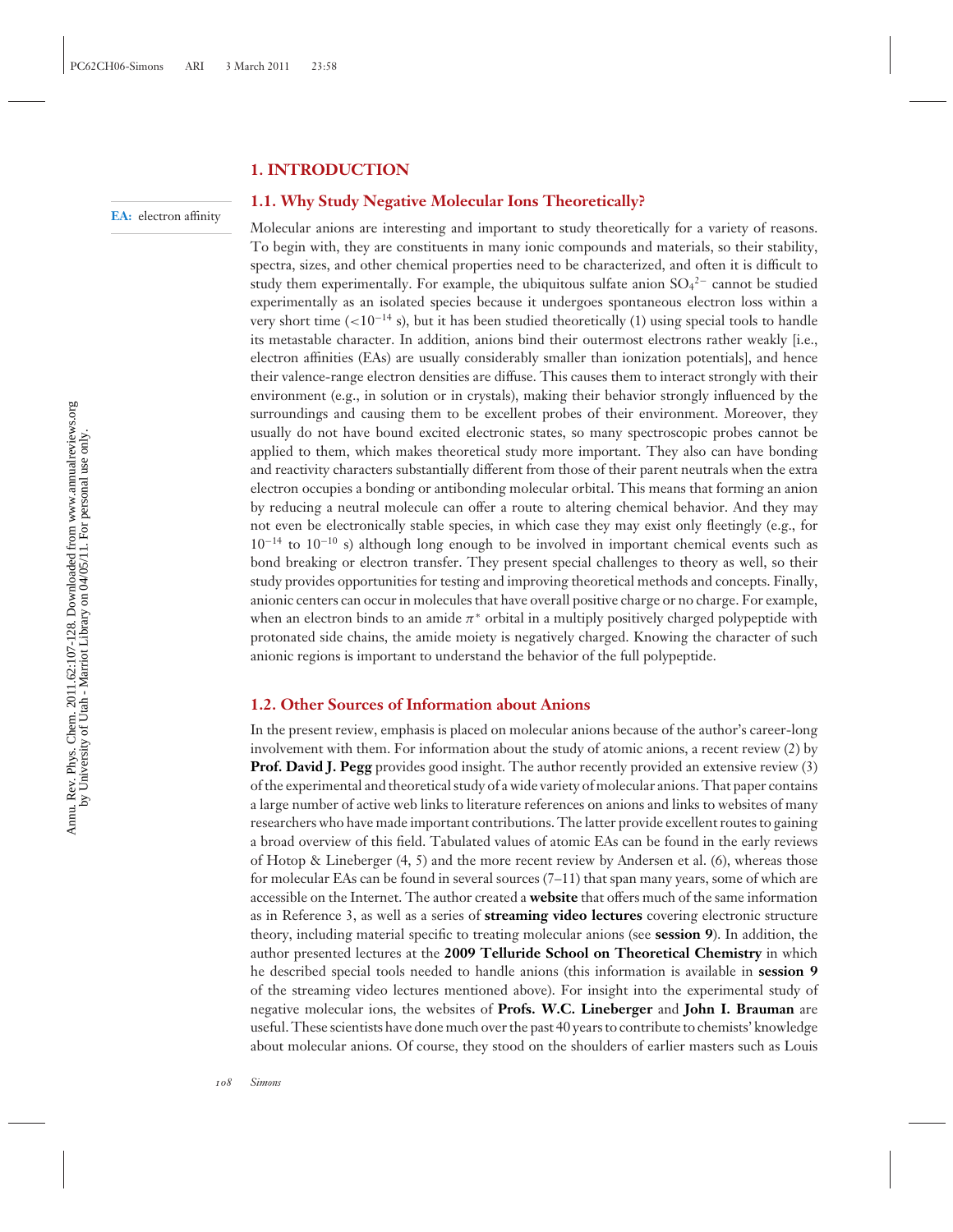Branscomb (12), George Schulz (13), and Sir H.S.W. Massey (14). Of the theoretical chemists who have advanced knowledge of molecular anions during this time frame, **[Prof. R.S. Berry](http://chemistry.uchicago.edu/fac/berry.shtml)** (15) was among the earliest, but now there are many theory and experimental groups active in this  $field.<sup>1</sup>$ 

**AEA:** adiabatic electron affinity

# **2. MOLECULAR ANIONS AND THEIR SPECIAL CHALLENGES TO THEORY**

# **2.1. What Are Electron Affinities?**

The adiabatic electron affinity (AEA) of a molecule (or radical) is the energy difference between the parent molecule in its ground electronic state and its lowest vibration-rotation level and the daughter anion in its ground electronic state and lowest vibration-rotation state. The theoretical evaluation of the AEA requires one to determine the anion-neutral energy gap at the equilibrium geometry of both the anion and the neutral and the vibrational zero-point energies of both. The vertical EA is the energy of the neutral minus the energy of the anion (both in their ground electronic states) at the equilibrium geometry of the neutral. The vertical detachment energy is the energy of the neutral minus the energy of the anion (both in their ground electronic states) at the equilibrium geometry of the anion.

If a molecule has a positive EA, we refer to the anion as electronically stable because it requires energy input to remove an electron from the anion. A molecule can have a positive AEA but can have vertical EAs that are positive at some geometries and negative at other geometries;  $O_2$  is an example (see figure 4 in 16). For some molecules that do not have positive EAs, the anion can survive long enough to be subject to experimental detection. In such cases, we speak of an electronically metastable anion because it can eject spontaneously an electron to regenerate its neutral parent plus a free electron. The  $^2\Pi$  state of  $\mathrm{N_2}^-$  is an example of such a species. Because of their fleeting existence, there are special experimental and theoretical tools needed to study this class of anions, as we discuss below.

# **2.2. Electron Affinities Are Small Fractions of the Total Energies of Molecules**

As early as the 1960s, good quantum chemical calculations of molecular EAs (17–26), including many from Profs. **[Enrico Clementi](http://www.netsci.org/Resources/Software/Modeling/QM/motecc.html)**, **[Ernest Davidson](http://depts.washington.edu/chem/people/faculty/davidson.html)**, and **[Fritz Schaefer](http://www.ccc.uga.edu/)**, were carried out using approximate solutions to the Schrödinger equations to obtain the total Born-Oppenheimer electronic energies of the neutral  $(E_{\text{neu}})$  and anionic  $(E_{\text{an}})$  species and subtracting these two quantities to compute the EA as

$$
EA = Eneu - Ean.
$$
 (1)

As we discuss below, such an approach is useful only for species with positive EAs because the most commonly used methods for approximately solving the Schrödinger equation are limited to determining energies of electronically stable states.

<sup>&</sup>lt;sup>1</sup>The following web links offer good routes to much more information about the anion research going on in these groups: **[Lenz Cederbaum](http://www.pci.uni-heidelberg.de/tc/usr/lenz/)**, **[Vince Ortiz](http://www.auburn.edu/academic/cosam/faculty/chemistry/ortiz/index.htm)**, **[Bob Compton](http://web.utk.edu/ rcompton/)**, **[Kit Bowen](http://www.jhu.edu/ chem/bowen/)**, **[Dan Neumark](http://bromine.cchem.berkeley.edu/)**, **[Mark Johnson](http://www.chem.yale.edu/faculty/johnson.html)**, **[Lai-Sheng Wang](http://www.chem.brown.edu/people/facultypage.php?id=1251729290)**, **[Kent](http://www.chem.unr.edu/faculty/kme/) [Ervin](http://www.chem.unr.edu/faculty/kme/)**, **[Barney Ellison](http://www.colorado.edu/chem/ellison/)**, **[Will Castleman](http://www.chem.psu.edu/directory/awc)**, **[Paul Kebarle](http://www.chem.ualberta.ca/faculty/kebarle.htm)**, **[Alex Boldyrev](http://www.chem.usu.edu/ boldyrev/)**, **[Ken Jordan](http://www.pitt.edu/ jordan/)**, **[Piotr Skurski](http://www.chem.univ.gda.pl/zchk/)**, **[Maciej Gutowski](http://www.che.hw.ac.uk/people/mg.html)**, **[Ludwik Adamowicz](http://www.chem.arizona.edu/faculty/profile/profile.php?fid_call=adam)**, **[Kwang Kim](http://csm.postech.ac.kr/)**, **[Fritz Schaefer](http://www.ccc.uga.edu/)**, **[Carl Lineberger](http://jilawww.colorado.edu/wclgroup/)**, **[John Brauman](http://www.stanford.edu/dept/chemistry/faculty/brauman/)**, **[Paul Schleyer](http://www.chem.uga.edu/schleyer/)**, **[Lars Andersen](http://www.phys.au.dk/ lha/)**, **[Steen Brøndsted Nielsen](http://www.phys.au.dk/ sbn/)**, **[Veronica Bierbaum](http://chem.colorado.edu/index.php?option=com_content&view=article&id=245&Itemid=185)**, **[Benjamin Schwartz](http://www.chem.ucla.edu/dept/Faculty/schwartz/)**, **[Rod Bartlett](http://www.qtp.ufl.edu/ bartlett/)**, **[Andrei Sanov](http://www.chem.arizona.edu/faculty/profile/profile.php?fid_call=sano)**, **[Dan Chipman](http://chemistry.nd.edu/faculty/detail/dchipman/)**, **[Liem Dang](http://emslbios.pnl.gov/id/dang_lx)**, **[Pavel Jungwirth](http://www.molecular.cz/ jungwirt/)**, **[Heather Allen](https://web.chemistry.ohio-state.edu/department/personnel/faculty/allen)**, **[Stephen Bradforth](http://photon.usc.edu/)**, **[Thomas Sommerfeld](http://www.selu.edu/acad_research/depts/chem_phy/faculty/profiles/Thomas_Sommerfeld.html)**, **[Peter Rossky](http://rossky.cm.utexas.edu/)**, **[John Herbert](https://web.chemistry.ohio-state.edu/department/personnel/faculty/Herbert)**, **[Michael Allan](http://www-chem.unifr.ch/ma/allan.html)**, **[Vince McKoy](http://www.cce.caltech.edu/faculty/mckoy/index.html)**, **[Chris Greene](http://fermion.colorado.edu/ chg/NewPages/)**, and **[Mathias Weber](http://jila.colorado.edu/weberlabs/)**.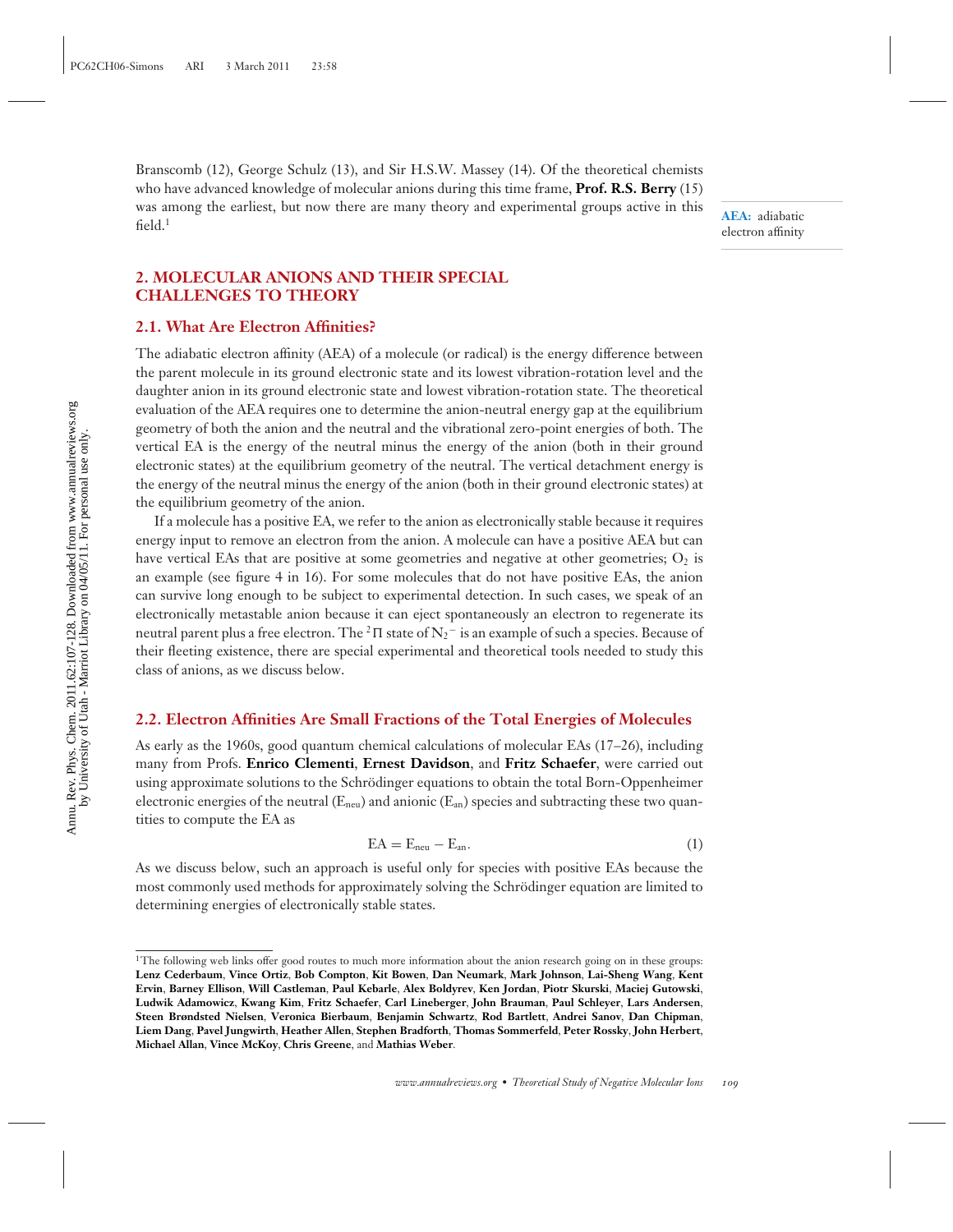#### **HF:** Hartree-Fock

#### **Electron correlation:**

difference between the true pair (and higher) spatial probability densities and those described at the mean-field Hartree-Fock level

Because the EA is an intensive property and is a very small fraction of the total (extensive) electronic energies of the neutral and anion, one must determine  $E_{\text{nen}}$  and  $E_{\text{an}}$  to high accuracies to obtain EA to a chemically useful accuracy (e.g., a few tenths of an electron volt). EAs typically lie in the 0.01–5-eV range, but the total electronic energy of even a small molecule is usually orders of magnitude larger. For example, the EA of the  ${}^4S_{3/2}$  state of the carbon atom is 1.262119 $\pm$ 0.000020 eV (11), whereas the total electronic energy of this state of C is  $-1030.080 \text{ eV}$  (this total energy is defined relative to a C<sup>6+</sup> nucleus and six electrons infinitely distant and not moving). Because the EA is approximately 0.1% of the total energy of C, one needs to compute the C and C<sup>−</sup> electronic energies to accuracies of 0.01% or better to calculate the EA to within 10%. Moreover, the difficulty in evaluating EAs to within a fixed specified (e.g.,  $\pm$  0.1 eV) accuracy based on subtracting total energies increases as the size and number of electrons in the molecule grow. For example, the EA of  $C_2$ in its X  $^2\Sigma_g^+$  ground electronic state is 3.269 $\pm$  0.006 eV near the equilibrium bond length but only 1.2621 eV at  $R \to \infty$  (i.e., the same as the EA of a carbon atom). However, the total electronic energy of  $C_2$  is –2060.160 eV at  $R \to \infty$  and lower by approximately 3.6 eV [the dissociation energy (27) of C2] at *Re*. This situation becomes especially problematic when studying extended systems such as solids, polymers, or surfaces for which the EA is an infinitesimal fraction of the total energy.

# **2.3. Components of the Special Theoretical Tools Needed for Anions**

The above analysis is meant to suggest that an EA, being small, requires that one employ theoretical tools of high accuracy and that one count on there being considerable cancellation of errors made in evaluating  $E_{\text{neu}} - E_{\text{an}}$ . Within essentially all electronic structure methods for computing  $E_{\text{neu}}$ or Ean, there are three components that contribute to the overall accuracy of the resultant EA. First, an atomic orbital basis set must be chosen. For anion calculations, diffuse basis functions must be included, but it is also important to employ basis sets that are capable of describing the other valence electrons to high accuracy, and carrying out complete basis extrapolations can be of considerable help. **[Session 5](http://www.hec.utah.edu/ESTheory/session05.html)** of the author's streaming video lectures discusses these issues. Second, the first estimate of an EA is obtained usually within an approximation [often the Hartree-Fock (HF) framework; see **[session 4](http://www.hec.utah.edu/ESTheory/session04.html)** of the video lectures] that describes the anion's extra electron's interaction with the neutral molecule in terms of its electrostatic interaction with the molecule's nuclei and frozen electron density (i.e., one that does not respond to the presence of the extra electron) constructed from the neutral molecule's *N* occupied mean-field (i.e., HF) spin-orbitals. This produces the Koopmans' theorem estimate for an EA (see **[session 2](http://www.hec.utah.edu/ESTheory/session02.html)** of the video lectures). Third, the electrons in the neutral and anion actually interact via mutual instantaneous Coulomb potentials, not in the mean-field manner used in the HF approximation. Therefore, one must account for the difference between the Coulomb and mean-field interactions, which gives rise to correlations among the electrons' motions. The tools used to treat electron correlation are covered in **[sessions 6](http://www.hec.utah.edu/ESTheory/session06.html)**, **[7](http://www.hec.utah.edu/ESTheory/session07.html)**, **[8](http://www.hec.utah.edu/ESTheory/session08.html)**, and **[11](http://www.hec.utah.edu/ESTheory/session11.html)** of the video lectures, and the physical picture of dynamical electron correlation is explained in **[session 3](http://www.hec.utah.edu/ESTheory/session03.html)**.

# **2.4. The Electron Affinity Can Be Determined Directly as an Intensive Quantity**

Sections 2.2 and 2.3 discuss why computing the EA of a molecule from the total energies of its neutral and anion can be difficult. How do most experiments determine molecular EAs? The most direct technique involves the use of a photon source of energy hν to detach an electron from a molecular anion A<sup>−</sup>. By determining the minimum photon energy needed to detach an electron, one determines the EA. The most direct technique for determining negative EAs is to use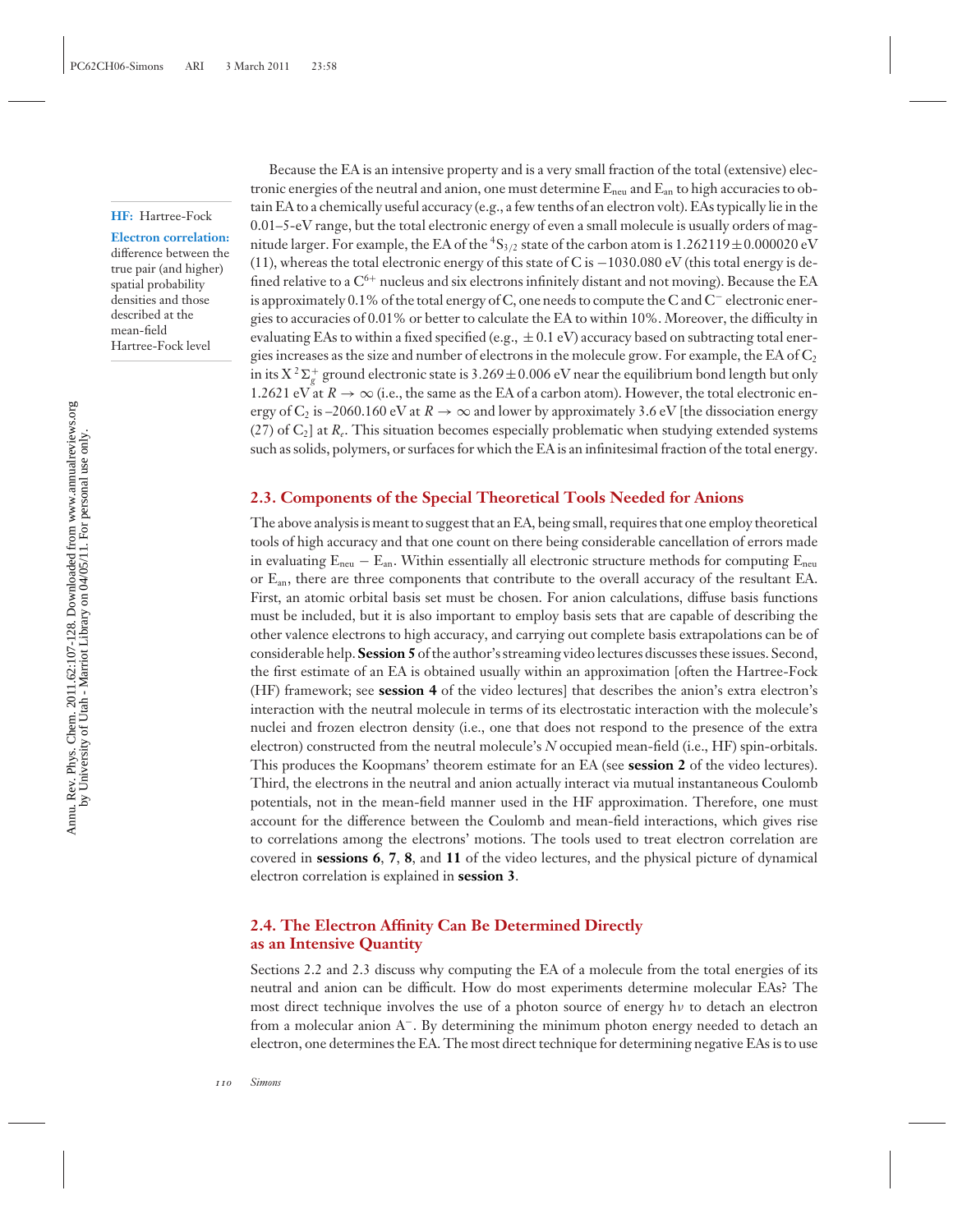electron transmission spectroscopy in which a beam of electrons having kinetic energy impinges on a neutral molecule (for details, see Prof. Paul D. Burrow's **[website](http://www.physics.unl.edu/directory/burrow/Files/burrow.htm)**). If the negative kinetic energy matches the (negative) EA of the molecule, one of the beam's electrons can be captured into an empty orbital of the neutral to form the metastable anion, which can be detected either by measuring attenuation of the incident electron beam or by probing the electron ejected at right angles to this beam. Nowhere in these experiments is the total energy of either the anion or the neutral measured.

So, it would appear natural to seek a theoretical approach to determining EAs that follows the experimental example, which is what the author and his coworkers did in the early 1970s (28) when they developed the equations-of-motion (EOM) method for computing EAs. At about this same time, Prof. **[Lenz Cederbaum](http://www.pci.uni-heidelberg.de/tc/usr/lenz/)** (31) and other groups (29, 30) were developing what turned out to be an equivalent method (the so-called Green's function methods) and applying it to directly calculate ionization potentials. In several of the author's subsequent publications (see the **[complete publication list](http://simons.hec.utah.edu/publications.html)**), the EOM method was refined and applied to a variety of molecular anions. Others (32–38), especially Profs. **[Rodney Bartlett](http://www.qtp.ufl.edu/ bartlett/)**, **[John Stanton](http://www.cm.utexas.edu/john_stanton)**, and **[Anna](http://iopenshell.usc.edu/krylovgroup/) [Krylov](http://iopenshell.usc.edu/krylovgroup/)**, have greatly extended the EOM method beyond the Møller-Plesset (MP) framework used in the author's early efforts to allow more powerful coupled-cluster, multiconfiguration, and other wave-function classes to be employed. The implementation of Prof. **[Vince Ortiz](http://www.auburn.edu/cosam/departments/chemistry/faculty_staff/ortiz/index.htm)** (38) is even contained within the widely used Gaussian suite of programs (**http://www.gaussian.com/**).

Nevertheless, to date, most calculations of EAs are still performed by computing Eneu and Ean because wave-function optimization methods remain more developed and widely known than EOM or Green's function methods. However, the author believes it is informative to discuss the working equations of EOM-type methods because they provide a framework for understanding the various electron-molecule interaction potentials that contribute most to determining the EA. They achieve this by expressing their working equations in terms of a one-electron effective Hamiltonian whose eigenvalues give the EA directly. By analyzing the EOM Hamiltonian, one can make connections with electron-molecule interaction potentials with which one is familiar (e.g., charge-dipole, charge-quadrupole, dispersion, and polarization).

# **3. ELECTRON-MOLECULE INTERACTION POTENTIALS**

# **3.1. The Effective Hamiltonian of Equations-of-Motion Theory**

EOM theory introduces an effective Hamiltonian, *H*, to describe how an excess electron interacts with a molecule containing *N* other electrons that occupy spin-orbitals  $\{\phi_a; a = 1, \ldots N\}$  in the single-determinant HF approximation. Reference 28 shows that matrix elements {*Hi*,*j*} of this effective Hamiltonian within the space spanned by the occupied  $\{\phi_a; a = 1,...N\}$  and unoccupied  $\{\phi_n; n = N + 1, \ldots \infty\}$  HF spin-orbitals can be written (in atomic units where *e*,  $m_e$ , and *h* are absent; lengths are measured in Bohr units  $a_0 = 0.529$  Å; and energies are in Hartrees, 27.21 eV) as

$$
H_{i,j} = \int \phi_i \left[ -1/2\nabla^2 - \sum_{a=1}^M \frac{Z_a}{|r - R_a|} \right] \phi_j dr + \int \phi_i \sum_{k=1}^N [J_k - K_k] \phi_j dr + \Sigma_{i,j} \tag{2}
$$

or

$$
H_{i,j} = F_{i,j} + \Sigma_{i,j}.\tag{3}
$$

Here  $F_{i,j}$  is an element of the Fock matrix (containing the kinetic, electron-nuclear Coulomb, and electron-electron mean-field Coulomb and exchange energies), and the so-called self-energy

*www.annualreviews.org* • *Theoretical Study of Negative Molecular Ions 111*

**EOM:** equations of motion

**MP:** Møller-Plesset

**Fock matrix:** matrix elements of the oneelectron Hamiltonian containing Hartree-Fock-level electrostatic potentials

**Self-energy matrix:** matrix elements of the one-electron Hamiltonian containing all

correlation contributions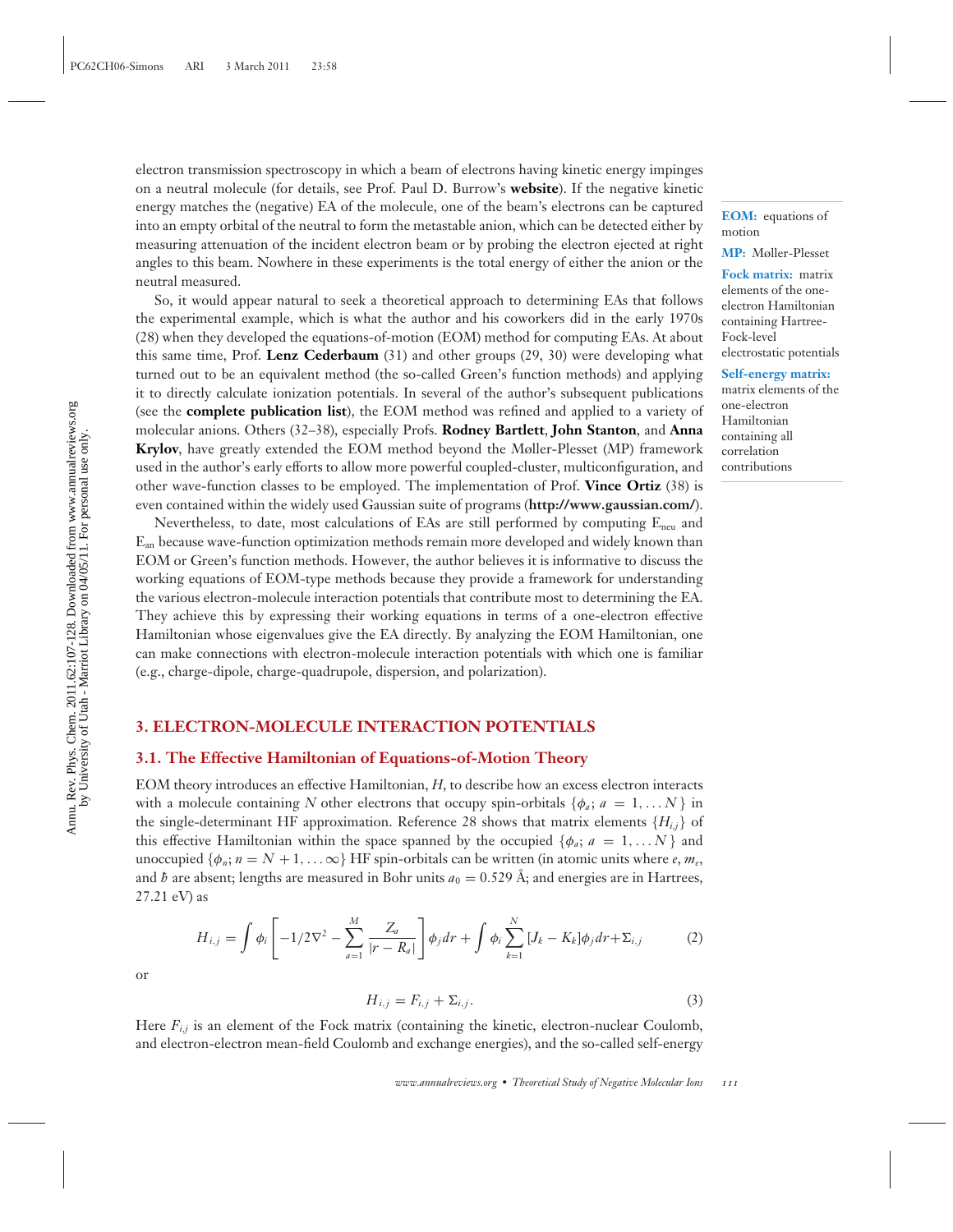matrix  $\Sigma_{i,j}$  has elements given through second order (in the usual MP sense) as follows:

$$
\Sigma_{i,j} = \sum_{a=1}^{N} \sum_{m < n = N+1}^{\infty} \frac{\langle mn \mid ai \rangle \langle aj \mid mn \rangle}{\varepsilon_a + E - \varepsilon_n - \varepsilon_m} + \sum_{a < b}^{N} \sum_{m=N+1}^{\infty} \frac{\langle ab \mid mi \rangle \langle mj \mid ab \rangle}{\varepsilon_m + E - \varepsilon_a - \varepsilon_b}.\tag{4}
$$

In the expression for the Fock matrix elements, *Ra* and *Za* are the position and charge of the *a*-th nucleus, and  $J_k$  and  $K_k$  are the Coulomb and exchange operators, respectively, whose effects on the spin-orbital  $\phi_i$  are

$$
J_k \phi_j = \int \phi_k^*(r') \phi_k(r') \frac{1}{|r - r'|} dr' \phi_j(r), \qquad (5)
$$

$$
K_k \phi_j = \int \phi_k^*(r') \phi_j(r') \frac{1}{|r - r'|} dr' \phi_k(r).
$$
 (6)

In Equation 4,  $\varepsilon_j$  is the HF orbital energy of spin-orbital  $\phi_j$ , and the two-electron integrals are defined as

$$
\langle ij|kl\rangle = \int \phi_i^*(r)\phi_j^*(r') \frac{1}{|r-r'|}\phi_k(r)\phi_l(r') dr dr' - \int \phi_i^*(r)\phi_j^*(r') \frac{1}{|r-r'|}\phi_l(r)\phi_k(r') dr dr'. \tag{7}
$$

In the author's 1970s papers (listed in the **[complete publication list](http://simons.hec.utah.edu/publications.html)**), the elements of  $\Sigma_{i,j}$  were given through third order (because experience showed that second-order estimates of EA were not accurate enough), but here we show them only through second order because this is sufficient to illustrate the important physical meaning of the various terms in the effective Hamiltonian.

In the EOM theory, the eigenvalue problem

$$
\sum_{j=1}^{\infty} \left[ H_{i,j}(E_{\lambda}) - E_{\lambda} \delta_{i,j} \right] V_j^{\lambda} = 0 \quad \text{for} \quad i = 1, \dots \infty
$$
 (8)

is solved for the eigenvalues  $E_\lambda$  and the associated eigenvector elements  $V_j^\lambda$ . At the lowest order, in which  $\Sigma_{i,j}$  is ignored, the eigenvalues are those of the Fock matrix, the HF orbital energies { $\varepsilon_a$ ;  $a = 1, \ldots N$ ; and  $\varepsilon_m$ ;  $m = N + 1, \ldots \infty$ , so EOM theory reduces to Koopmans' theorem in lowest order (discussed in **[session 2](http://www.hec.utah.edu/ESTheory/session02.html)** of the video lectures).

To illustrate the physical meaning of corrections to the Koopmans' theorem, let us consider forming an anion by adding an electron to the neutral molecule's lowest unoccupied spin-orbital (LUMO)  $\phi_{N+1}$ . The Koopmans' estimate to the eigenvalue is  $E \approx \varepsilon_{N+1}$ . In this case, a correction can be obtained by substituting this Koopmans' estimate into  $\Sigma_{i,j}$  and adding the diagonal element<sup>2</sup> of the self-energy:

$$
\Sigma_{N+1,N+1}(E = \varepsilon_{N+1}) = \sum_{a=1}^{N} \sum_{N+1 < n}^{\infty} \frac{\langle N+1, n | a, N+1 \rangle \langle a, N+1 | N+1, n \rangle}{\varepsilon_a + \varepsilon_{N+1} - \varepsilon_n - \varepsilon_{N+1}} + \sum_{a=1}^{N} \sum_{m < n = N+2}^{\infty} \frac{\langle m, n | a, N+1 \rangle \langle a, N+1 | m, n \rangle}{\varepsilon_a + \varepsilon_{N+1} - \varepsilon_n - \varepsilon_m} + \sum_{a < b}^{N} \sum_{m=N+1}^{\infty} \frac{\langle a, b | m, N+1 \rangle \langle m, N+1 | a, b \rangle}{\varepsilon_m + \varepsilon_{N+1} - \varepsilon_a - \varepsilon_b}.
$$
\n(9)

<sup>&</sup>lt;sup>2</sup>Examining the  $i = j = N + 1$  diagonal element of this matrix allows us to identify potential energy factors acting on the excess electron. Forming the full *Hi*,*<sup>j</sup>* matrix and finding the eigenvalue corresponding to the EA allow the orbital occupied by the excess electron to be improved beyond the Koopmans' theorem description  $\phi_X$ . The eigenvector  $\{V_i\}$  of the  $H_{i,j}$  matrix gives the expansion coefficients for describing the improved orbital (known as the Dyson orbital) in terms of the HF orbitals  $\{\phi_j\}$ :  $\phi_{Dyson} = \sum_j V_j \phi_j$ .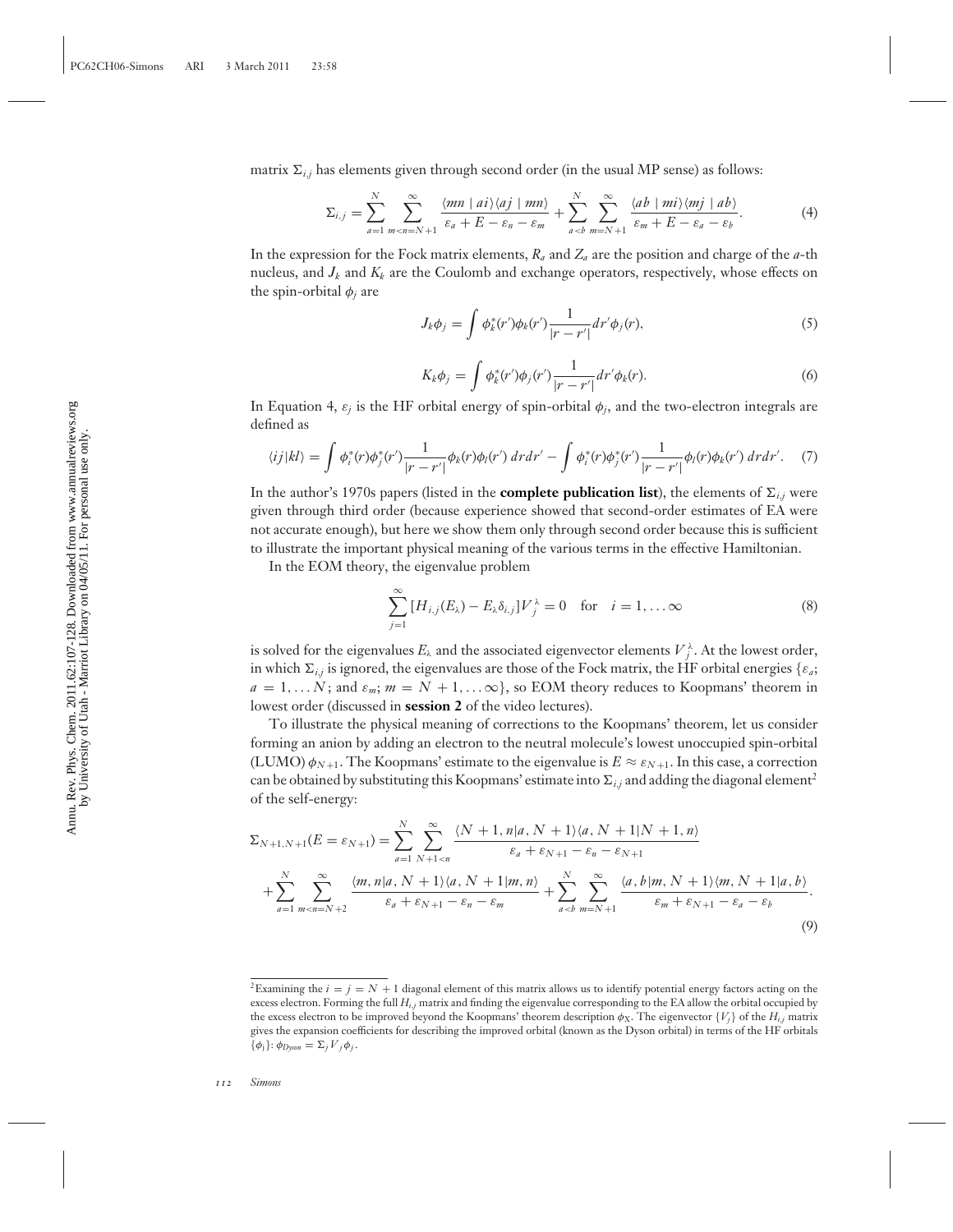As explained in further detail below, the second sum in  $\Sigma_{N+1,N+1}$  gives the second-order approximation to the correlation energy of the extra electron (occupying  $\phi_{N+1}$ ) interacting with the *N* other electrons (occupying  $\{\phi_a\}; a = 1, \ldots N$ ). The third sum describes the loss of correlation energies among electron pairs (in  $\phi_a$  and  $\phi_b$ ) that occurs once the extra electron occupies the spin-orbital  $\phi_{N+1}$ . The first sum is the change in the HF energy (beyond the Koopmans' value) induced by the addition of the extra electron to  $\phi_{N+1}$ ; this term is often called the orbital relaxation energy.

The EOM theory thus offers a framework in which one can understand an EA in terms of an effective Hamiltonian that acts on the extra electron. It expresses the EA as a Koopmans' theorem estimate (containing all the HF-level electrostatic potentials and the valence repulsion potential generated by the *N* other electrons), an orbital relaxation component (allowing the *N* other electrons' orbitals to adjust in a mean-field manner to the extra electron), a component involving the correlation energy of the extra electron, and terms describing changes in the correlation energies of the original *N* electrons induced by the presence of the extra electron. It is useful now to consider how the potential energy terms appearing in the Hamiltonian elements  $H_{i,j}$  relate to various electrostatic and induced potentials that one frequently encounters when thinking of a negative charge (i.e., the extra electron) interacting with a molecule. We do this by examining the potential energy terms in *Hi*,*<sup>j</sup>* when the extra electron is far from the nuclei of the parent molecule (i.e., for large  $|r - R_a|$ ).

# **3.2. Relation to Electrostatic and Polarization Potentials**

The extra electron experiences not only the static potential of the underlying molecule, but also the changes in these potentials that it induces within the molecule.

**3.2.1. Electrostatics.** When dealing with an electron added to a neutral molecule, there is no net Coulomb contribution to *Hi*,*<sup>j</sup>* because the Coulomb components of the sum of all the electronnuclei attractive potentials

$$
\int \phi_i \left[ - \sum_{a=1}^M \frac{Z_a}{|r - R_a|} \right] \phi_j dr
$$

are exactly cancelled by the sum of all the repulsive Coulomb potentials generated by the *N* other electrons<sup>3</sup>

$$
\int \phi_i^* \sum_{k=1}^N J_k \phi_j dr.
$$

The exchange terms  $-\int \phi_i^* \sum_{k=1}^N K_k \phi_j dr$  vanish at large  $r$  because  $K_k \phi_j$  decays exponentially with this distance. So, when adding an electron to a neutral molecule, the extra electron will experience no potential varying as 1/*r* at large *r*. However, when adding an electron to a singly charged anion to generate a dianion, the above cancellation does not occur, and *Hi*,*<sup>j</sup>* contains terms that, at large *r*, display a net Coulomb repulsion.

#### *www.annualreviews.org* • *Theoretical Study of Negative Molecular Ions 113*

**Orbital relaxation:** change in the Hartree-Fock orbitals caused by addition of the excess electron

## **Electrostatic**

**potential:** interaction potential between the excess electron and all permanent moments (i.e., dipole, quadrupole) of the molecule

<sup>&</sup>lt;sup>3</sup>This can be proven by expanding  $\frac{1}{|r-R_a|}$  and  $\frac{1}{|r-r'|}$  for  $r > R_a$  and  $r > r'$ , respectively, in powers of  $\frac{|R_a|}{|r|}$  or  $\frac{|r'|}{|r|}$  and keeping the lowest-order terms, which are  $\frac{1}{|r|}$  in both cases. Other terms in these expansions varying as  $\frac{|R_a|^L}{|r|^{L+1}}$  and  $\frac{|r|^{L}}{|r|^{L+1}}$  give the dipole  $(L = 1)$ , quadrupole  $(L = 2)$ , etc., electrostatic potentials.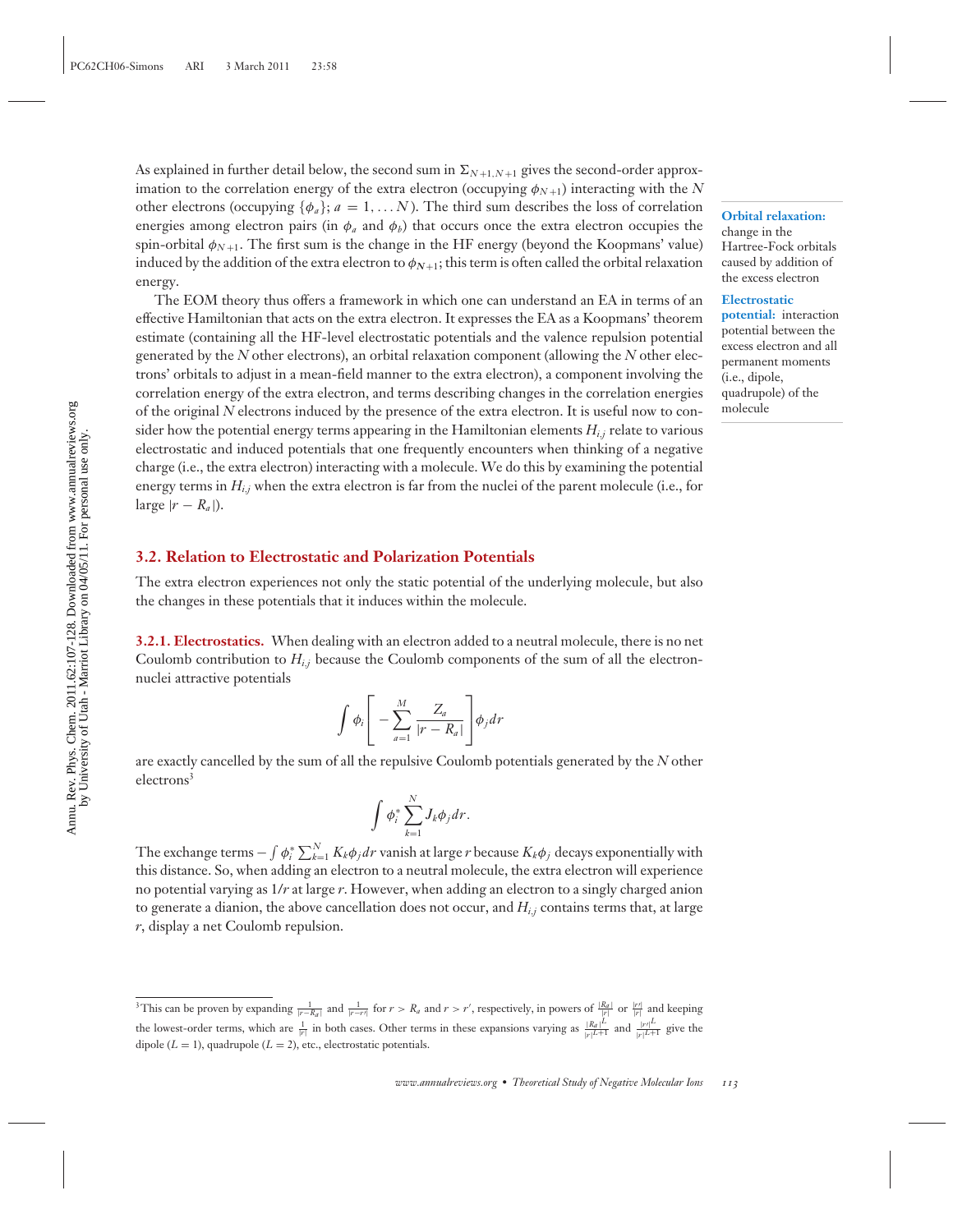The electron-nuclear and electron-electron Coulomb potentials also combine,

$$
\int \phi_i \left[ - \sum_{a=1}^M \frac{Z_a}{|r - R_a|} \right] \phi_j dr + \int \phi_i^* \sum_{k=1}^N J_k \phi_j dr,
$$

to give rise, at large *r*, to electron-dipole, electron-quadrupole, and higher electron-multipole potentials. The first two can be written as

$$
V_{\text{dipole}} = -\frac{\mu \cdot \hat{r}e}{r^2} \tag{10}
$$

and

$$
V_{\text{quadrupole}} = -\frac{e(3\hat{r} \cdot Q \cdot \hat{r} - I \cdot Q \cdot I)}{3r^3}.
$$
\n(11)

Here, **μ** and **Q** are the HF-level permanent dipole moment vector and quadrupole moment tensor of the neutral molecule (they are permanent moments of the molecule; they have nothing to do with how the excess electron polarizes the molecule), **I** is the unit tensor, and  $\hat{r}$  is a unit vector pointing to the extra electron.

In addition, *Fi*,*<sup>j</sup>* contains shorter-range valence potentials that are both attractive and repulsive. For example, in the oxygen atom (1*s*<sup>2</sup>2*s*<sup>2</sup>2*p*<sup>4</sup>; <sup>3</sup> P), the nitrogen atom (1*s*<sup>2</sup>2*s*<sup>2</sup>2*p*<sup>3</sup>; <sup>4</sup>S), or the methoxy radical H<sub>3</sub>C-O (<sup>2</sup>E), there are regions of space (e.g., in the half-filled 2*p* orbitals of the former two and in the oxygen-localized e-symmetry orbital of the latter) where there are valence-range attractive potentials. The strength of these potentials depends on the electronegativity of the atom(s) where the orbital is localized (e.g., it is stronger for O than for N). The valence repulsive potentials arise from the 8 O  $1s^2 2s^2 2p^4$ , 7 N  $1s^2 2s^2 2p^3$ , or 17 H<sub>3</sub>C-O electrons' Coulomb and exchange interactions with the extra electron when the latter tries to occupy the half-filled orbital. The latter potentials are often called exchange-repulsion potentials.

In summary, the Fock operator, which produces the Koopmans' estimate to the EA, contains exchange-repulsion and HF-level electrostatic (i.e., Coulomb, which vanishes for a mono-anion, electron-dipole, electron-quadrupole, and other electron-multipole) potentials. What it does not contain are (*a*) the change in the mean-field interaction of the extra electron with the *N* other electrons associated with orbital relaxation, (*b*) the effects of electron correlation among the  $N + 1$ electrons, and (*c*) corrections to the HF-level electrostatic moments and polarizabilities. It is in the  $\Sigma_{i,i}$  component of the EOM Hamiltonian that these effects appear. It turns out that, even when a large and flexible basis set is used, Koopmans' EAs are often in error by approximately 1 eV, whereas EAs computed including orbital relaxation are often only within approximately 0.5 eV of the correct values. The differential electron correlation contribution to the EA is thus often approximately 0.5 eV and thus important to consider.

**3.2.2. Correlation, polarization, and relaxation.** Through second order, the orbital-relaxation component of the EA is contained in the following component of the self-energy matrix element,

$$
\sum_{a=1}^N \sum_{N+1
$$

and the electron correlation component is

$$
\sum_{a=1}^N \sum_{m
$$

To further clarify the physical meaning of these two factors, let us recall how electronic structure theory, in its most common frameworks, describes electron correlation and orbital relaxation.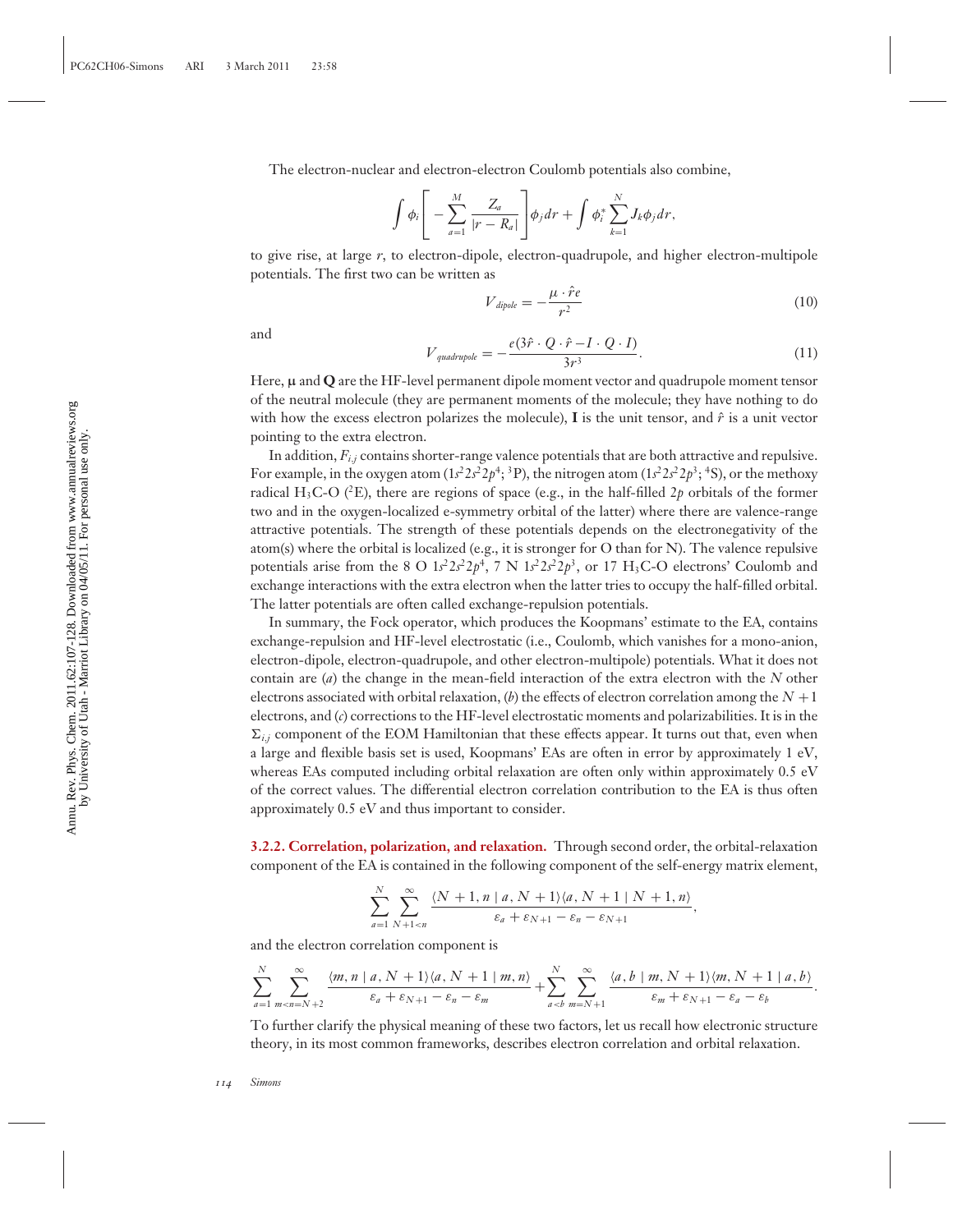*Orbital relaxation.* Let us take a mean-field single-determinant anion wave function as the starting point:

$$
\psi(1, 2, \dots, N, N+1) = |\phi_1(1)\phi_2(2)\dots\phi_a(a)\dots\phi_N(N)\phi_{N+1}(N+1)|.
$$
 (12)

Now, let us consider any determinant  $|\phi_1(1)\phi_2(2)\dots\phi_m(a)\dots\phi_N(N)\phi_{N+1}(N+1)|$  in which one occupied spin-orbital  $\phi_a$  of the original wave function is replaced by an unoccupied spin-orbital  $\phi_m$ . Any combination of these two determinants

$$
\psi_{combination}(1, 2, ..., N, N + 1) = C_0|\phi_1(1)\phi_2(2)... \phi_a(a)... \phi_N(N)\phi_{N+1}(N + 1)| + C_1|\phi_1(1)\phi_2(2)... \phi_m(a)... \phi_N(N)\phi_{N+1}(N + 1)|
$$
(13)

is equivalent to a new single determinant

$$
|\phi_1(1)\phi_2(2)\dots[C_0\phi_a(a)+C_1\phi_m(a)]\dots\phi_N(N)\phi_{N+1}(N+1)|
$$

in which the original spin-orbital  $\phi_a$  has been changed into  $[C_0\phi_a(a) + C_1\phi_m(a)]$ . In other words, such singly excited determinants serve to modify (i.e., relax) the occupied spin-orbitals while retaining the single-determinant nature of the wave function.

This analysis allows us to see in the orbital-relaxation contribution to EA a sum over all occupied spin-orbitals of a coefficient

$$
C_a^n = \frac{\langle a, N+1 \mid N+1, n \rangle}{\varepsilon_a + \varepsilon_{N+1} - \varepsilon_n - \varepsilon_{N+1}} = \frac{\langle \phi_a | J_{N+1} - K_{N+1} | \phi_n \rangle}{\varepsilon_a + \varepsilon_{N+1} - \varepsilon_n - \varepsilon_{N+1}}
$$
(14)

that is the first-order perturbation theory amplitude for the change in spin-orbital  $\phi_a$  induced by the Coulomb and exchange interactions with the extra electron in  $\phi_{N+1}$ . This amplitude then multiplies the virtual spin-orbital  $\phi_n$  ( $J_{N+1} - K_{N+1}$  is the perturbation) to form a relaxed spinorbital φ*a*,*relaxed* :

$$
\phi_{a,relaxed} = \phi_a + \sum_{n=N+2}^{\infty} C_a^n \phi_n.
$$
\n(15)

In turn, the second-order relaxation energy for  $\phi_a$  is given by the matrix element of the perturbation  $(J_{N+1} - K_{N+1})$  coupling  $\phi_a$  to  $\phi_{a,relaxed}$ :

$$
\sum_{N+1 (16)
$$

Thus, the orbital relaxation energy is the perturbative estimate (with  $J_{N+1} - K_{N+1}$  treated as the perturbation) of the change in the mean-field energy induced by the presence of the extra electron.

*Electron correlation.* To interpret the contributions to the correlation contribution to EA shown above, it is useful to make use of another identity involving Slater determinants. In particular, a combination of two determinants

$$
C_0|\phi_1(1)\phi_2(2)\dots\phi_a\alpha(a)\dots\phi_a\beta(a+1)\dots\phi_N(N)\phi_{N+1}(N+1)|
$$

and

$$
-C_1|\phi_1(1)\phi_2(2)\dots\phi_n\alpha(a)\dots\phi_n\beta(a+1)\dots\phi_N(N)\phi_{N+1}(N+1)|
$$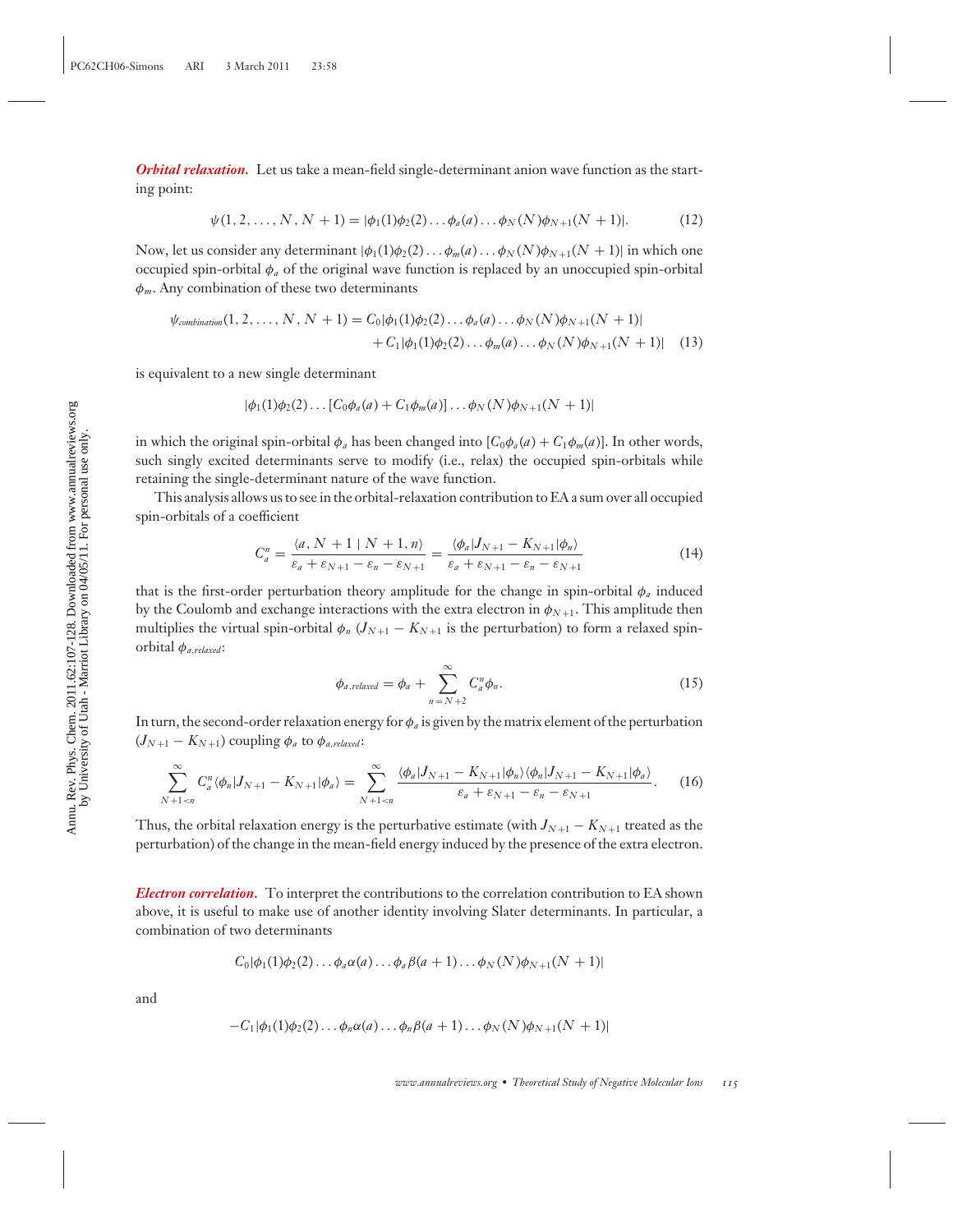

Left and right polarized orbital pairs formed by combining  $\pi$  and  $\pi^*$  orbitals.

differing from one another by the promotion of two electrons (one of  $\alpha$  and one  $\beta$  spin) from orbital  $\phi_a$  to  $\phi_n$  is equivalent to the following:

$$
\frac{C_0}{2} \{ |\phi_1(1)\phi_2(2)\dots[\phi_a(a) - x\phi_n(a)]\alpha(a) [\phi_a(a+1) + x\phi_n(a+1)]\beta(a+1)\dots\phi_N(N)\phi_{N+1}(N+1)|
$$
  
  $-|\phi_1(1)\phi_2(2)\dots[\phi_a(a) - x\phi_n(a)]\beta(a) [\phi_a(a+1) + x\phi_n(a+1)]\alpha(a+1)\dots\phi_N(N)\phi_{N+1}(N+1)|\}$   
with  $x = (C_1/C_0)^{1/2}$ . This two-determinant wave function describes a singlet coupled  $(\alpha\beta - \beta\alpha)$   
pair of electrons  $(a$  and  $a + 1)$  that occupy two different orbitals; whenever one electron occupies  
the orbital  $\phi_a - x\phi_n$ , the other electron occupies  $\phi_a + x\phi_n$ . These so-called polarized orbital pairs  
are what allow the two electrons to avoid one another. For example, two electrons occupying in  
the HF picture a C=C  $\pi$  bonding orbital are described in the mean-field model in terms of the  
single determinant

$$
|\pi\alpha(1)\pi\beta(2)|.
$$

By instead using the two-determinant wave function

$$
C_0|\pi\alpha(1)\pi\beta(2)|-C_1|\pi^*\alpha(1)\pi^*\beta(2)|,
$$

which is equivalent to

$$
\frac{C_0}{2}\{|\pi - x\pi^*]\alpha(1)[\pi + x\pi^*]\beta(2)| - |\pi - x\pi^*]\beta(1)[\pi + x\pi^*]\alpha(2)|\},\
$$

the two electrons are allowed to dynamically occupy different regions of space, as shown in **Figure 1**.

Whenever the  $\alpha$  electron is more to the right side of the CC bond, the  $\beta$  electron is more to the left, and vice versa. This is an example of dynamical electron pair correlation, which is not a property of any single electron or orbital, but is characteristic of two electrons having correlated probability distributions.

The degree of polarization within the orbital pair  $\phi_a - x\phi_n$  and  $\phi_a + x\phi_n$  is contained in the parameter  $x$ ; if  $x$  is small, the two electrons' spatial distributions are quite similar, but if  $x$  is close to unity, the two electrons strongly avoid one another. A perturbation estimate (with the fluctuation potential as the perturbation and using the Slater-Condon rules; see **[session 2](http://www.hec.utah.edu/ESTheory/session02.html)** of the video lectures) of the coupling between the two determinants

$$
\psi_0 = |\phi_1(1)\phi_2(2)\dots\phi_a\alpha(a)\dots\phi_a\beta(a+1)\dots\phi_N(N)\phi_{N+1}(N+1)|
$$
\n(17)

**Slater-Condon rules:**

expressions for the matrix elements of arbitrary one- or two-electron operators between pairs of single Slater determinant functions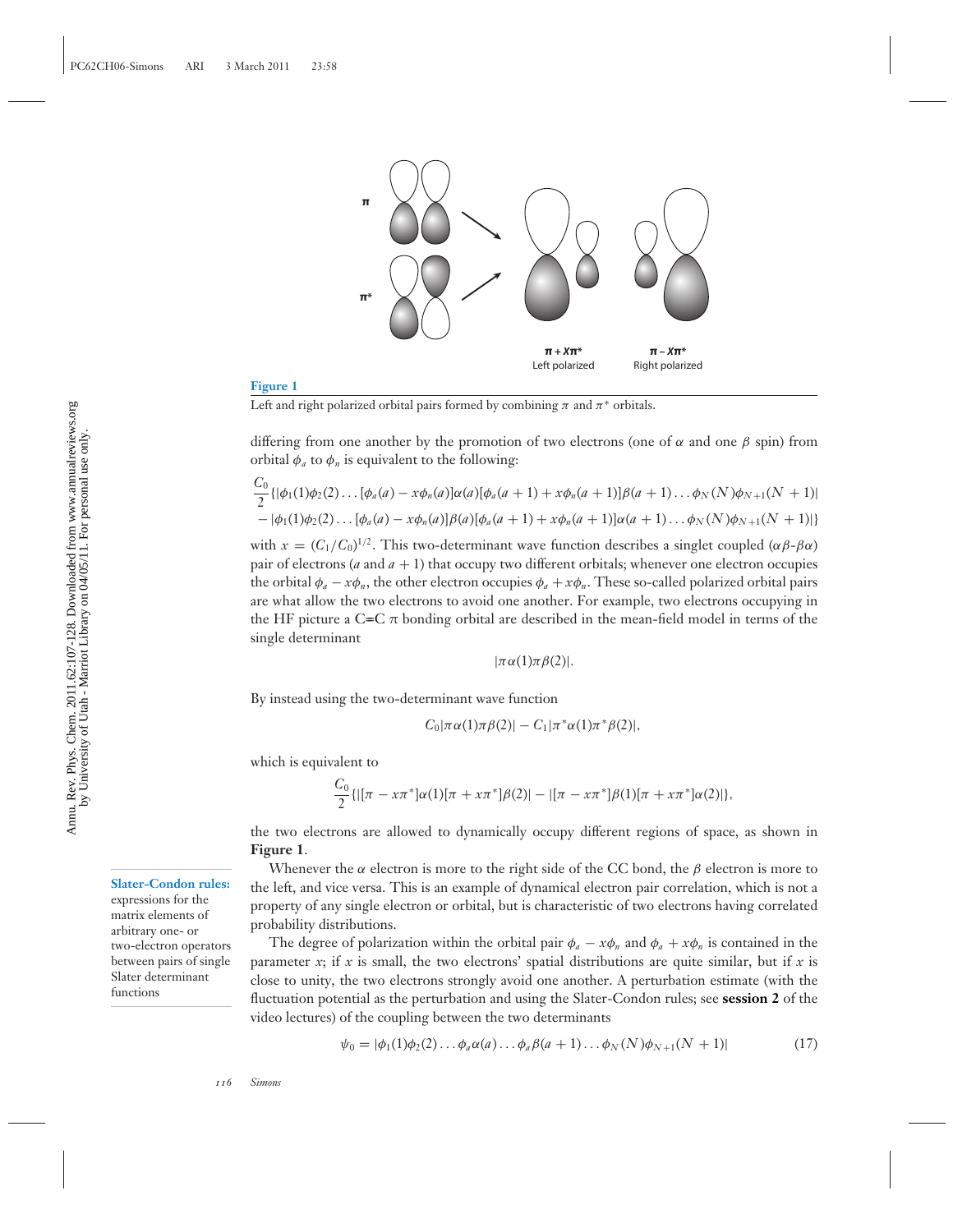and

$$
\psi_1 = |\phi_1(1)\phi_2(2)\dots\phi_n\alpha(a)\dots\phi_n\beta(a+1)\dots\phi_N(N)\phi_{N+1}(N+1)|
$$
\n(18)

gives *x* in terms of the two-electron integrals

$$
\langle \psi_0 | H | \psi_1 \rangle = \langle \phi_a^* (1) \phi_a^* (2) | \phi_n (1) \phi_n (2) \rangle \tag{19}
$$

coupling the two determinants and the corresponding orbital energy denominator

$$
x = \frac{\langle \phi_a^*(1)\phi_a^*(2) | \phi_n(1)\phi_n(2) \rangle}{\varepsilon_a + \varepsilon_a - \varepsilon_n - \varepsilon_n}.
$$
 (20)

The correlation energy associated with these two electrons is given by

$$
E_{correlation} = \frac{|\langle \psi_1 | H \psi_0 \rangle|^2}{\varepsilon_a + \varepsilon_a - \varepsilon_n - \varepsilon_n} = \frac{|\langle \phi_a^*(1)\phi_a^*(2)|\phi_n(1)\phi_n(2)\rangle|^2}{\varepsilon_a + \varepsilon_a - \varepsilon_n - \varepsilon_n}.
$$
 (21)

The take-home lesson is that a determinant in which a pair of electrons is promoted<sup>4</sup> (relative to the HF determinant) from two occupied spin-orbitals into two unoccupied spin-orbitals (*a*) allows these two electrons to correlate their spatial distributions (by forming polarized orbital pairs), thereby (*b*) lowering the energy of the wave function by a certain amount (*Ecorrelation*).

In the correlation contribution to the EOM's EA expression, we see two sums. Using the above explanation of correlation energies, the terms in the first sum

$$
E_{new\ correlation} = \sum_{a=1}^{N} \sum_{m(22)
$$

represent the dynamical correlation energy of the extra electron in  $\phi_{N+1}$  and another electron in  $\phi_a$  as they form polarized orbital pairs  $\phi_{N+1} \pm x\phi_n$  and  $\phi_a \mp x\phi_m$  by mixing in doubly excited determinants with the two electrons promoted to  $\phi_n$  and  $\phi_m$ . This sum is the gain in correlation energy that exists in the anion (because it has an extra electron) but not in the neutral.

The second sum

$$
\sum_{a
$$

represents the loss in the correlation energy for the two electrons in  $\phi_a$  and  $\phi_b$  caused by the occupancy of  $\phi_{N+1}$  in the anion. In the neutral, doubly promoted determinants in which  $\phi_a$  and  $\phi_b$  are promoted to  $\phi_m$  and  $\phi_{N+1}$  do contribute to the correlation energy. However, in the anion, promotions of  $\phi_a$  and  $\phi_b$  to  $\phi_m$  and  $\phi_{N+1}$  cannot occur because the spin-orbital  $\phi_{N+1}$  is occupied already. So, the occupancy of  $\phi_{N+1}$  in the anion blocks certain double excitations of the other *N* electrons and thus modifies the correlation energy of these *N* electrons.

**Polarization and dispersion.** For certain cases, the correlation energy contributions to EA involving dispersion interactions between the extra electron and the *N* other electrons (39, 40) can be embodied in a polarization potential (41) experienced by the extra electron

$$
V_{polarization} = -\frac{\alpha e^2}{2r^4} \tag{23}
$$

interacting with a molecule having polarizability  $\alpha$ , with  $r$  being the distance from the molecule to the particle.

<sup>4</sup>In the example presented above, the discussion is limited to the promotion of two electrons from the same occupied orbital into the same virtual orbital, but with different spins, but the idea is more general and applies to correlations between electrons in different orbitals with like or different spins.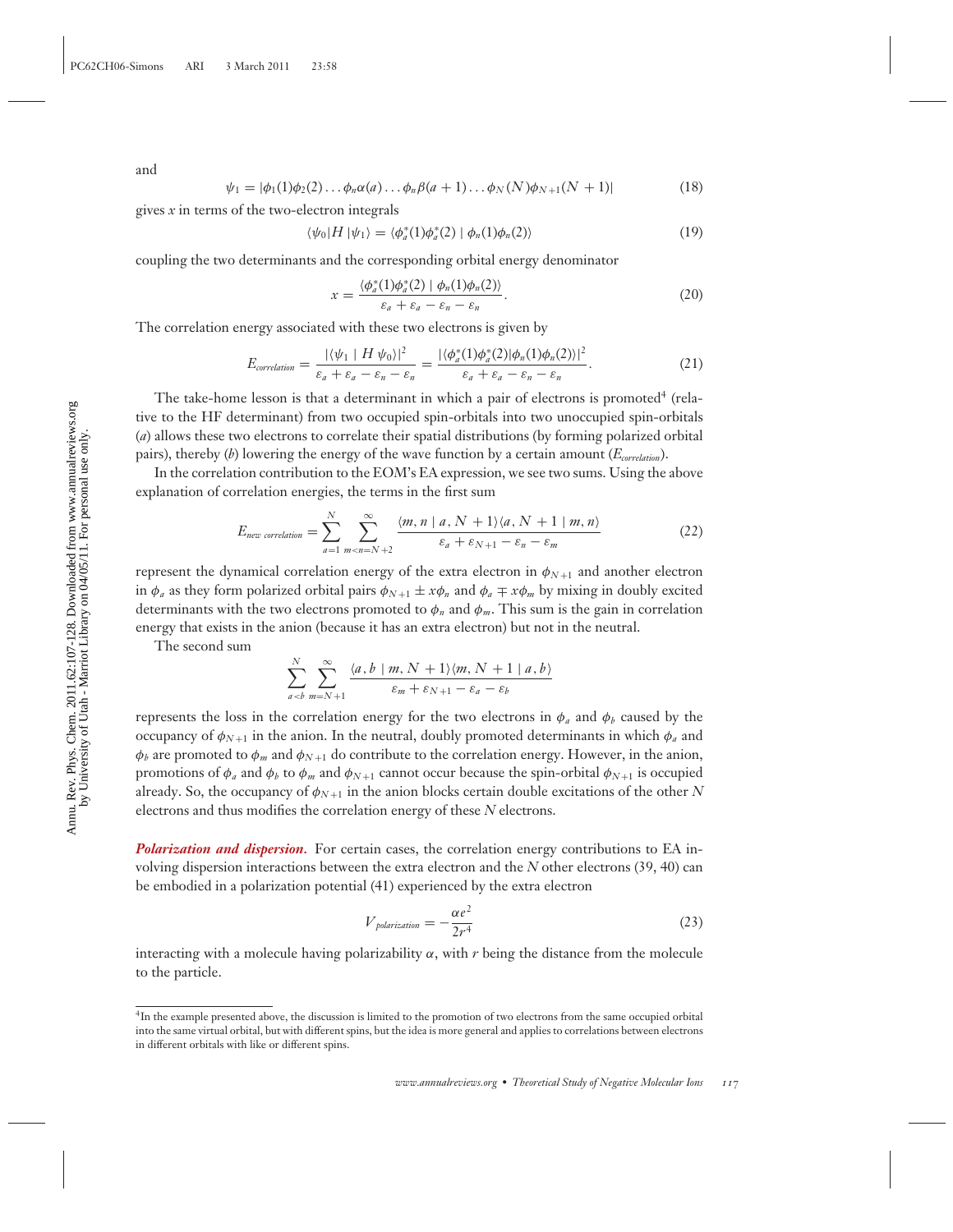

Dipole-bound orbital of (H2O)20<sup>−</sup>. Extracted from figure 7 in Reference 41.

Reference 39 shows that for so-called dipole-bound anions, such as that shown in **Figure 2**, a subset of terms in

$$
\sum_{a=1}^N \sum_{m
$$

represents the dispersion (i.e., van der Waals) interaction energy between the electron occupying the dipole-bound orbital  $\phi_{N+1}$  and the *N* electrons of the underlying neutral (H<sub>2</sub>O)<sub>20</sub> cluster whose large dipole potential ( $\mu = 18$  D from Reference 41) dominates in binding the extra electron. (Dipole-bound anions are discussed in detail in section 4 of Reference 3.)

Specifically, those terms

$$
\sum_{a_{molecule}=1}^{N} \sum_{m_{molecule}, n_{dipole}}^{\infty} \frac{\langle m, n \mid a, N+1 \rangle \langle a, N+1 \mid m, n \rangle}{\varepsilon_a + \varepsilon_{N+1} - \varepsilon_n - \varepsilon_m}
$$

involving promotion of (*a*) one electron from an occupied (φ*a*) to a virtual (φ*m*) spin-orbital on the underlying neutral cluster and (*b*) a second electron from the occupied dipole-bound ( $\phi_{N+1}$ ) to a virtual dipole-bound (φ*n*) spin-orbital give the dispersion interaction between the dipole-bound electron and the neutral cluster's electrons. For species such as the water cluster shown above, as well as for other strongly polar molecules like HCN and  $H_3C$ -CN, the dipole potential, which is treated at the HF level in the electrostatics of the Fock Hamiltonian, plays the dominant role in binding the extra electron. This is why the anions of such molecules are called dipole-bound. However, it has been shown (39, 41, 42) that the dispersion interactions discussed above can also contribute significantly to binding the electron, in which case it is essential to include correlation when computing EAs for dipole-bound species if one wishes to obtain decent accuracy. It should be mentioned that especially diffuse atomic orbital basis sets (see **[session 5](http://www.hec.utah.edu/ESTheory/session05.html)** of the video lectures) also must be employed when treating species such as the water-cluster anions; the diffuse functions contained in commonly used **[tabulated basis sets](https://bse.pnl.gov/bse/portal)** will not be adequate.

#### **Dispersion energy:**

correlation energy varying as *R*−<sup>6</sup> between two electrons, one in an orbital on one molecule or fragment and another in an orbital on a different molecule or fragment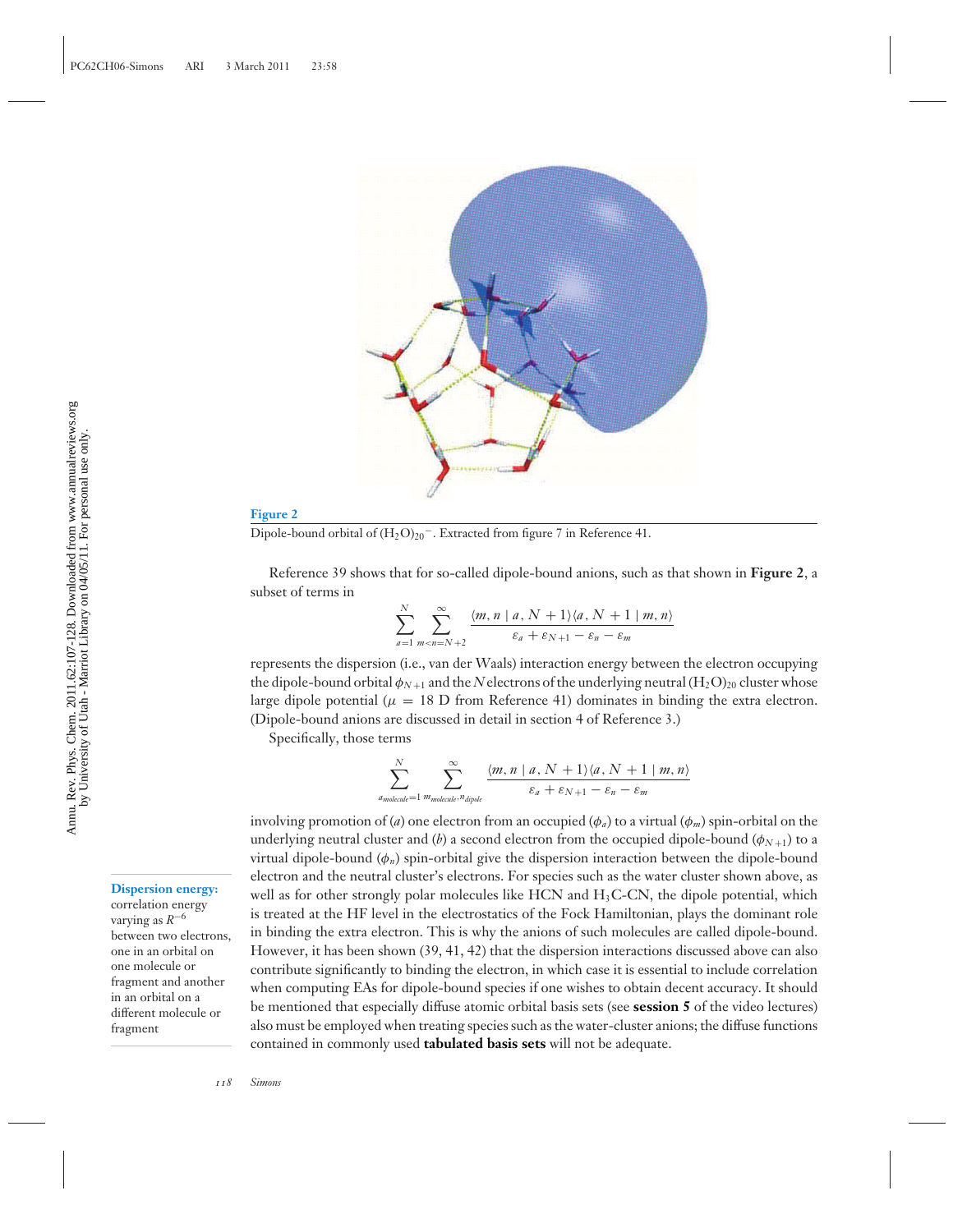Reference 41 makes another connection between correlation contributions and polarization contributions to EA by introducing a Drude model (43–45) to replace the self-energy's representation of the correlated response of the underlying neutral's electrons to the motions of the dipole-bound electron. In this model, the Hamiltonian *HD* for the coupled molecule-electron system is written as

$$
H_D = F(r) + b_{ox}(R) + V_{e,ox}(r, R). \tag{24}
$$

Based on the earlier discussion, it is natural to take *F*(*r*) as the Fock operator containing the kinetic and electrostatic potentials (i.e., electron-nuclear attraction and Coulomb and exchange repulsion) pertinent to the extra electron (whose position is *r*) in the presence of the neutral molecule. However, to make the method applicable to large water clusters, in Reference 41 and in earlier work (43) from Prof. **[Ken Jordan](http://www.pitt.edu/ jordan/index.html)**, *F*(*r*) was taken to contain a much simpler potential in which the extra electron's interaction with each water molecule is modeled in terms of its interaction with three point charges (on the two H atoms and near the O atom) and three polarizable sites (on the H and O atoms) that allow the water molecules to polarize one another. The one parameter of this model, cutting off the electron's attraction to the point charges, was chosen to make the EA computed with this model agree with the Koopmans' EA obtained in an HF calculation on the water dimer.

In the remainder of the Drude Hamiltonian  $H_D$ ,  $h_{ox}(R)$  is a Hamiltonian,

$$
b_{\rm osc}(R) = -\frac{\hbar^2}{2m_D} \nabla_R^2 + \frac{1}{2} k_D (X^2 + Y^2 + Z^2),\tag{25}
$$

designed to represent the motion of the underlying molecule's electrons in terms of simple threedimensional harmonic motion of a dipole consisting of two oppositely charged particles of mass  $m_D$  and charge  $q_D$  separated by a distance *R*. The coupling between the extra electron and the oscillating dipole is taken to be of the charge-dipole form

$$
V_{e,osc}(r, R) = q_D \frac{R \cdot \hat{r}}{r^2} f(r). \tag{26}
$$

Here  $\hat{r}$  is a unit vector pointing to the extra electron,  $q<sub>D</sub>$ **R** is the dipole vector of the Drude oscillator, and  $f(r)$  is a cut-off function that attenuates the attractive charge-dipole potential at small *r* (see 41 for details).

Then Reference 41 introduced an adiabatic approximation in which the Drude oscillator is assumed to respond quickly to the motion of the extra electron. [This assumption is probably valid for dipole-bound electrons because they reside in very diffuse orbitals, and they have very low electron binding energies (often below 0.1 eV) and thus have low kinetic energy compared with the kinetic energies of the neutral molecule's valence and core electrons.] This suggests the use of the eigenfunctions  $\{|\mathbf{n}\rangle=|n_x,n_y,n_z\rangle\}$  and eigenvalues  $\{\varepsilon_n\}$  of  $h_{\omega\zeta}$  to form a matrix representation of the Hamiltonian

$$
H_F = h_{osc}(\mathbf{R}) + V_{e,osc}(r, \mathbf{R})
$$
\n(27)

describing the motion of the Drude oscillator in the presence of a stationary (at *r*) extra electron:

$$
\langle n_x n_y n_z | H_F | m_x m_y m_z \rangle = \varepsilon_n \delta_{n,m} + f(r) \frac{q_D}{r^3} \left[ x \langle n | X | m \rangle + y \langle n | Y | m \rangle + z \langle n | Z | m \rangle \right]. \tag{28}
$$

Here,  $\delta_{n,m}$  means  $\delta_{n_x,m_x}\delta_{n_y,m_y}\delta_{n_z,m_z}$ , x, y, and *z* are the Cartesian coordinates of the extra electron, and the *X*, *Y*, and *Z* matrix elements are given by the harmonic oscillator expressions

$$
\langle n_x n_y n_z | X | m_x m_y m_z \rangle = \delta_{n_y, m_y} \delta_{n_z m_z} \sqrt{\frac{n_x + 1}{2m_D \omega_D}} \text{ when } n_x = m_x - 1,
$$
 (29)

electron-molecule interaction potential in which all but one electron are modeled in terms of a single harmonic oscillator and with a coupling to the excess electron given in the chargedipole form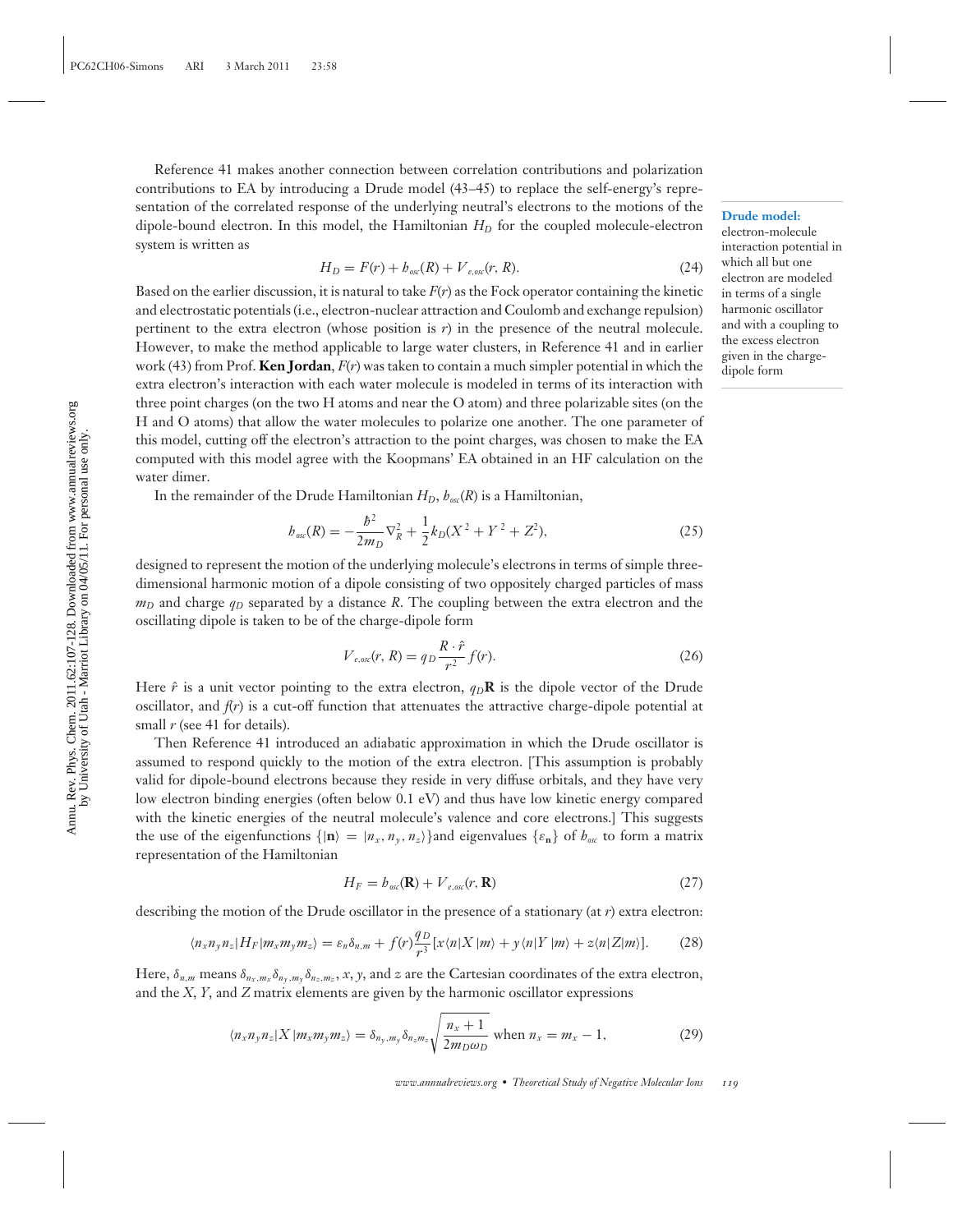$$
\langle n_x n_y n_z | X | m_x m_y m_z \rangle = \delta_{n_y, m_y} \delta_{n_z m_z} \sqrt{\frac{n_x}{2m_D \omega_D}} \text{ when } n_x = m_x + 1,
$$
 (30)

$$
\langle n_x n_y n_z | X | m_x m_y m_z \rangle = 0, \text{ otherwise,}
$$
\n(31)

with analogous formulas for the *Y* and *Z* matrix elements. The eigenvalues are given by

$$
\varepsilon_{n_x,n_y,n_z} = (n_x+n_y+n_z+3/2)\hbar\omega_D \tag{32}
$$

with the Drude frequency given by

$$
\omega_D = \sqrt{\frac{k_D}{m_D}}.\tag{33}
$$

Using only the lowest four Drude oscillator states  $\{|n_x, n_y, n_z\rangle = |0, 0, 0\rangle, 11, 0, 0\rangle, 10, 1, 0\rangle$  and  $|0, 0, 1\rangle$ , the matrix representation of  $H_F$  reduces to

$$
H_F = \begin{bmatrix} 3/2\hbar\omega_D & xv(r) & yv(r) & zv(r) \\ xv(r) & 5/2\hbar\omega_D & 0 & 0 \\ yv(r) & 0 & 5/2\hbar\omega_D & 0 \\ zv(r) & 0 & 0 & 5/2\hbar\omega_D \end{bmatrix},
$$
(34)

where

$$
v(r) = \frac{q_D}{r^3} f(r) \sqrt{\frac{\hbar}{2\omega_D m_D}}.
$$
\n(35)

As in the Born-Oppenheimer approximation, the slow-moving dipole-bound electron then is assumed to move under the influence of a Hamiltonian *Hadiabatic* consisting of *F*(*r*) plus the lowest eigenvalue  $[U(r)]$  of the above  $H_F$  matrix

$$
H_{adiabatic} = F(r) + U(r),\tag{36}
$$

where

$$
U(r) = 2\hbar\omega_D - \sqrt{(1/2\hbar\omega_D)^2 + \frac{\hbar q_D^2}{2\omega_D m_D r^4}} f^2(r). \tag{37}
$$

Using the definition of the polarizability<sup>5</sup>  $\alpha_D$  of the Drude oscillator

$$
\alpha_D = \frac{q_D^2}{k_D} = \frac{q_D^2}{\omega_D^2 m_D},\tag{38}
$$

the expression for  $U(r)$  can be written in terms of the zero-point energy of the oscillator (3/2*h*ω<sub>*D*</sub>) and a factor written (by expanding the square root) as

$$
U(r) = 3/2\hbar\omega_D + 1/2\hbar\omega_D - \sqrt{(1/2\hbar\omega_D)^2 + \frac{\alpha_D(1/2\hbar\omega_D)}{r^4}} f^2(r)
$$
  
= 3/2\hbar\omega\_D - \frac{\alpha\_D}{2r^4} f^2(r) + \cdots. (39)

The final result is that the Hamiltonian *Hadiabati*<sup>c</sup> governing the excess electron,

$$
H_{adiabatic} = F(r) + 3/2\hbar\omega_D - \frac{\alpha_D}{2r^4}f^2(r) + \cdots,
$$
\n(40)

<sup>&</sup>lt;sup>5</sup>In Reference 41,  $\alpha_D$  was chosen to be 9.745  $a_0$ <sup>3</sup>, that of a water molecule; the Drude mass  $m_D$  was taken to be the electron mass *me*; and the magnitude of the Drude charge *qD* was taken equal to the charge of an electron. These choices then determine *k*<sub>D</sub> and the excitation energy *h*ω of the Drude oscillator, which turns out to be 8.7 eV, not unreasonable for a water molecule.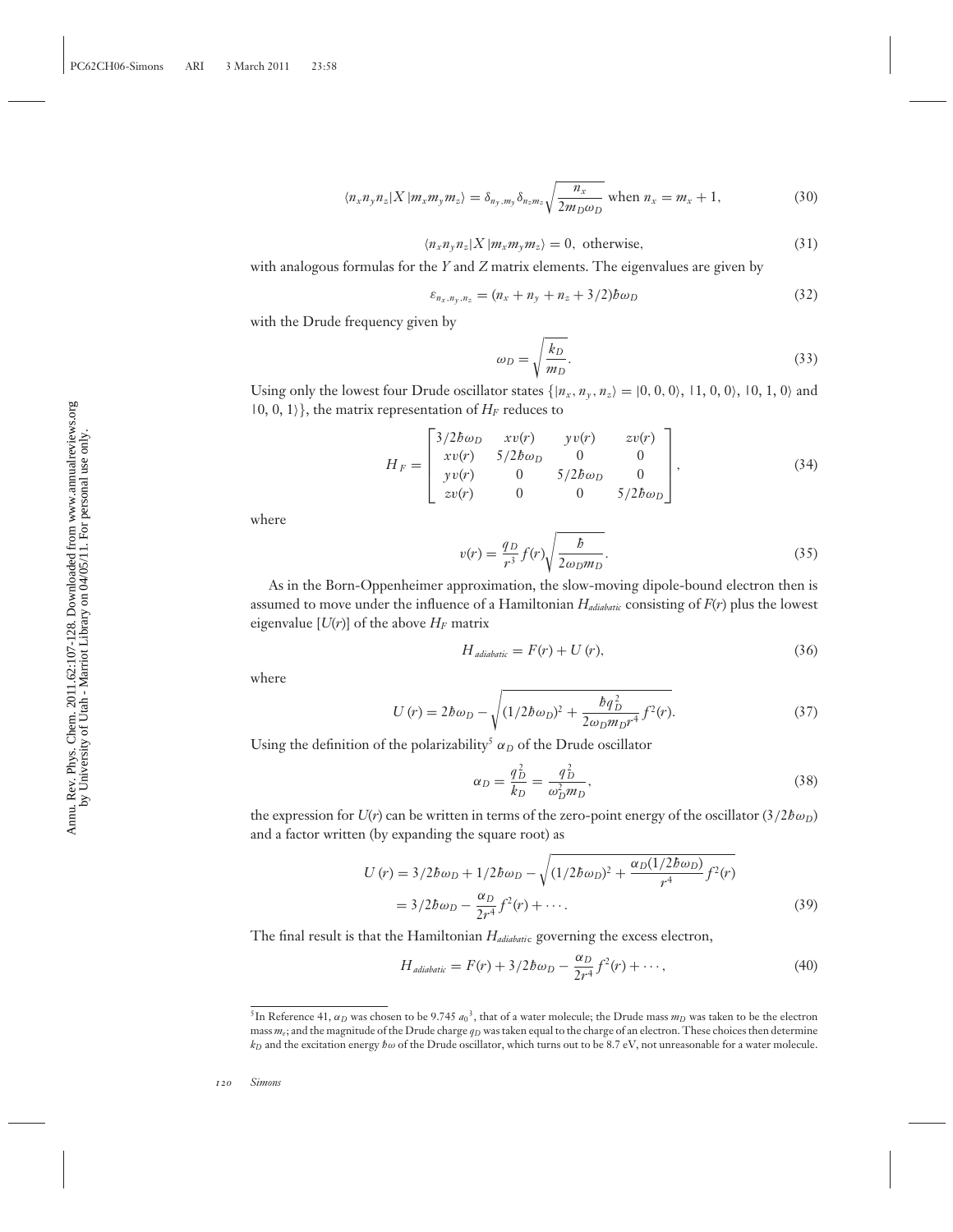reduces to  $F(r)$ , which contains the electrostatic potentials, the zero-point energy of the Drude oscillator, and a series of terms, the first of which is of the charge-polarization form varying as *r*<sup>−</sup>4. Jordan and coworkers have shown that appropriate choices for the parameters in *F*(*r*) allow this model to reproduce well Koopmans' estimates of electron binding energies. Importantly, they also have demonstrated that the Drude model shown above is capable of duplicating to high accuracy the correlation energies obtained on small (H2O)*<sup>n</sup>* <sup>−</sup> clusters using CCSD(T)-level calculations at much lower computational effort. Recently, the author offered a more in-depth analysis (46) of how the Drude model and other one-electron electron-molecule potentials connect to various electrostatic, relaxation, polarization, and dispersion terms contained in the Fock and second- and third-order self-energy potentials.

By using simple electrostatic model potentials in *F*(*r*), employing widely used water-water intermolecular potentials, and making use of the Drude model outlined above to include the correlation interaction between the extra electron and the electrons of the underlying water molecules, the Jordan group has been able to study (H2O)*<sup>n</sup>* <sup>−</sup> cluster anions ranging from small (*n* = 3, 4, 5, 6, ...) to large (*n* = 25, 30, 200). Moreover, because of the low computational cost involved in evaluating the water-water and electron-water potentials, they have been able to do so even within parallel tempering Monte-Carlo and molecular dynamics studies of such clusters.

## **4. TREATING ELECTRONICALLY METASTABLE ANIONS**

## **4.1. What Is the Problem?**

For anions that are electronically stable, theoretical methods based on variational theory [e.g., methods such as HF (see **[session 2](http://www.hec.utah.edu/ESTheory/session02.html)** of the video lectures), density functional<sup>6</sup> (see **[session 11](http://www.hec.utah.edu/ESTheory/session11.html)**), configuration interaction (see **[session 7](http://www.hec.utah.edu/ESTheory/session07.html)**), and **[multiconfiguration self-consistent field](http://www.hec.utah.edu/ESTheory/session07.html)** theory (see **[session 7](http://www.hec.utah.edu/ESTheory/session07.html)**) that are derived by making an energy functional stationary] can be used much as one would when treating a neutral molecule or a cation. For an anion that has a positive EA (**Figure 3***a*), as long as one employs an atomic orbital basis set capable of describing the diffuse nature of the anion's charge density, one usually finds (*a*) a Koopmans' theorem estimate  $EA_{KT}$ that is positive but smaller than the true EA (because Koopmans' theorem includes neither orbital relaxation, which lowers the HF energy of the anion, nor electron correlation, which usually differentially stabilizes the anion); (b) a so-called  $\Delta$ -HF EA<sub> $\Delta$ HF</sub> that is also positive, larger than  $EA_{KT}$  but smaller than the true EA; and  $(c)$  the need to compute the EA at a correlated level EA<sub>correlated</sub> to achieve good accuracy (e.g.,  $\pm 0.3$  eV). Most if not all of the theoretical results reported, for example, in the excellent recent review (11) from Profs. **[Schaefer](http://www.chem.uga.edu/DoC/ResFacHFS.html)** and **[Ellison's](http://www.colorado.edu/chem/ellison/)** groups were carried out following the above prescription.

However, for anions whose lowest electronic state lies, at a given molecular geometry, above the energy of the lowest state of the corresponding neutral, one should not use variational-based methods (good basis, Koopmans' theorem,  $\Delta H\mathbf{F}$ ,  $\mathbf{E}\mathbf{A}_{\text{correlated}}$ ). If one does, one will fail because the lowest-energy *N* +1–electron state corresponds to the neutral molecule in its *N*-electron ground state with the extra electron infinitely far away and having zero kinetic energy. It is this state that any variational method will converge toward.

Again let us use **Figure 3** as an illustration. If a small or modest atomic basis set is used to carry out Koopmans', HF, and correlated estimates for a metastable anion, one will find (*a*) a

<sup>6</sup>Caution must be exercised when using density functional theory to study anions because many of the theory's functionals possess artificial Coulomb potentials at large *r*. As noted above, an electron attached to a neutral molecule should experience no such potential. So, one should be careful to use functionals that have been corrected to remove this artifact.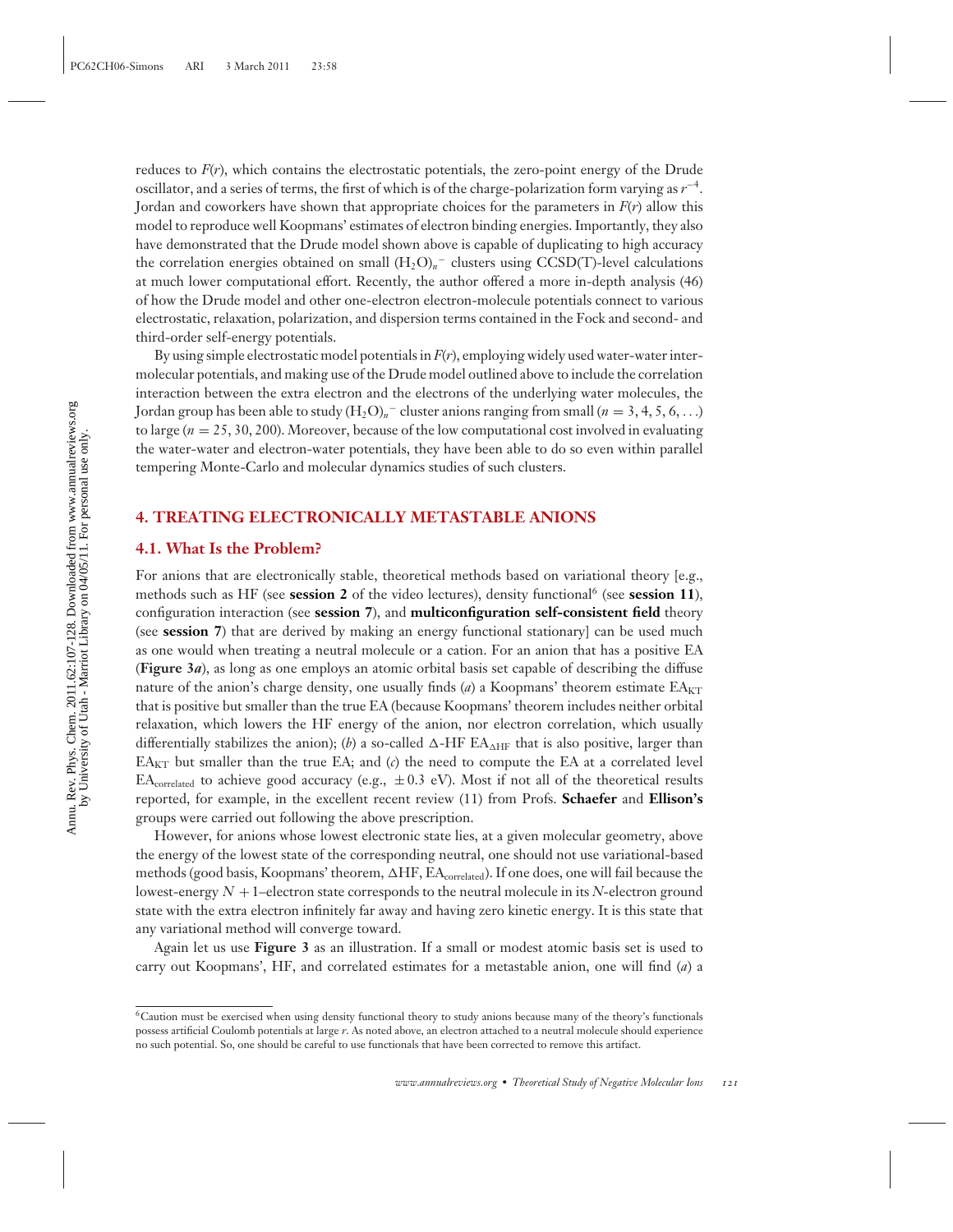

Koopmans, Hartree-Fock (HF), and correlated estimates of electron affinities for electronically stable anions (*a*) and for metastable anions (*b*).

Koopmans' theorem EA that is negative (i.e., the anion has a higher total energy than the neutral),  $(b)$  a  $\Delta$ HF EA that is also negative, but smaller than the Koopmans' value because  $\Delta$ HF includes the (mean-field) orbital relaxation, and (*c*) a correlated EA that is also negative and usually a bit smaller than the  $\triangle H$ F EA. If the atomic orbital basis is enhanced (e.g., by adding increasingly diffuse functions to accommodate the extra electron's radial extent), the situation will not improve. One will still find Koopmans',  $\Delta H$ F, and correlated EAs that are negative. In fact, if the basis is enhanced greatly, one will find that the Koopmans' theorem,  $\Delta H$ F, and correlated EAs approach zero because the HF and correlated energies of the anion approach those of the corresponding neutral. This happens because the anion wave function undergoes variational collapse to a function appropriate for the neutral molecule plus an electron far away and with little kinetic energy. [The radial extent of the atomic basis will determine how far away and how slowly (i.e., governed by the de Broglie wave length that the basis can describe) the extra electron can escape.]

Before describing how one can overcome variational collapse, it is important to emphasize that perturbative (e.g., MPn methods), coupled-cluster, or EOM-type methods will also fail when applied to metastable anions (for more detail on the MPn and coupled-cluster methods, see **[session 8](http://www.hec.utah.edu/ESTheory/session08.html)** of the video lectures). The former two methods use the HF wave function as a starting point and thus are plagued by its collapse. The EOM approach yields a multitude of solutions to its eigenvalue problem, the lower of which will describe the neutral molecule plus a free electron.

So, what can be done to find a metastable anion state? Above we point out that, when considering a singly charged anion, the extra electron experiences no long-range Coulomb attraction. The charge-dipole, charge-quadrupole, and charge-induced-dipole (i.e., polarization) potentials are expected to dominate at large *r*, and the valence attraction and exchange repulsion potentials will dominate at smaller *r*. However, there is also the centrifugal potential

$$
V_{centrifugal} = \frac{L(L+1)}{2r^2} \text{(in Hartree units)} \tag{41}
$$

that contributes to the net radial potential.

## **Centrifugal potential:**

contribution to the electron-molecule radial potential arising from nonzero angular momentum of the excess electron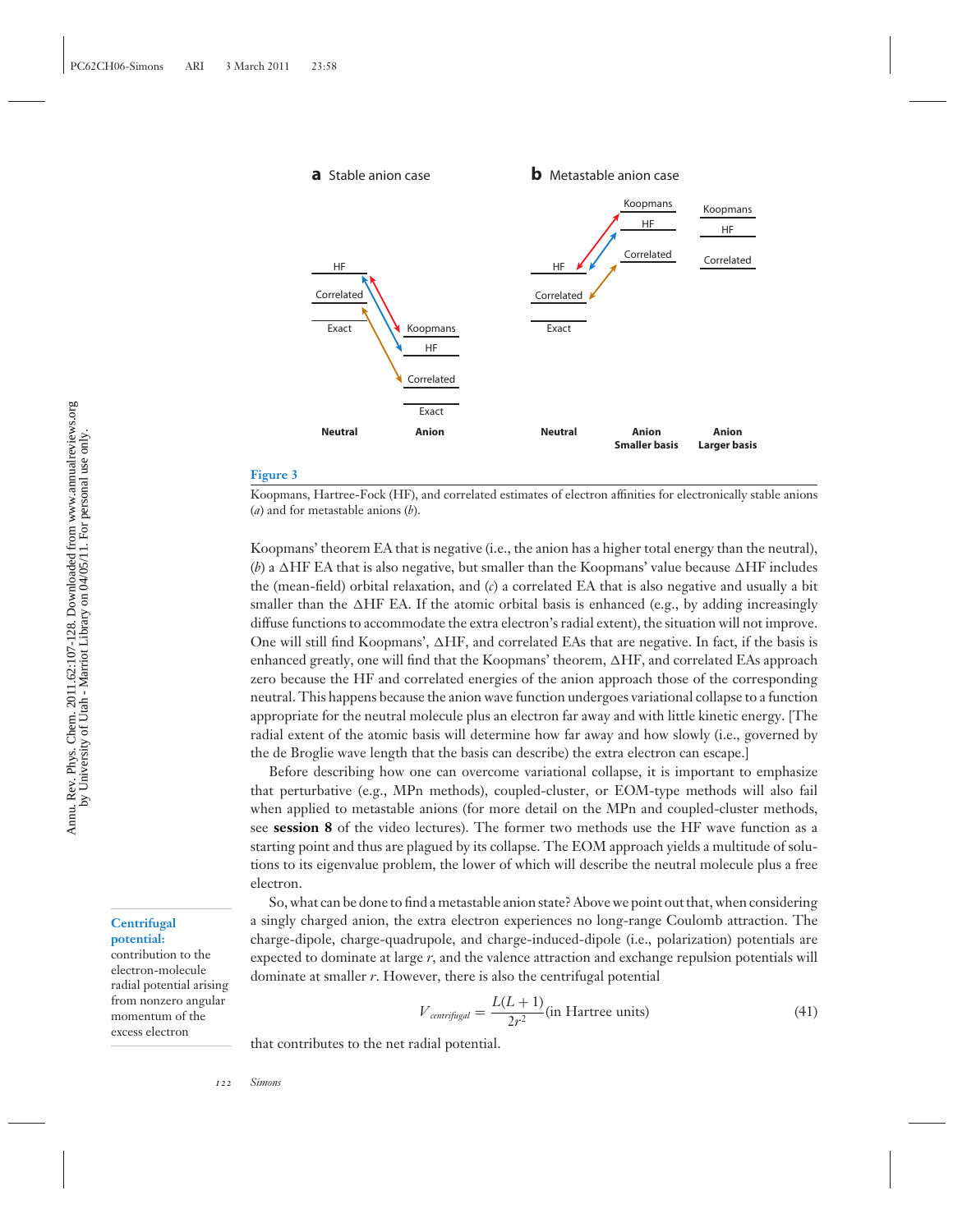

Dominant *L* values belonging to  $\sigma^*$ , olefin  $\pi^*$ , and aromatic  $\pi^*$  orbitals. For situations in which the orbital does not possess the perfect nodal symmetry shown in the figure (e.g., as in the SS  $\sigma^*$  orbital of  $H_3C-S-SCH_2CH_3$  or the  $\pi^*$  orbital in Me<sub>2</sub>C = CH<sub>2</sub> or substituted aromatics), the orbital does not possess only the *L* character shown, but it is dominated by this *L* character, so the analysis following still holds reasonably well.

To understand the role and magnitude of this centrifugal potential, let us consider several cases in which an extra electron is placed into an unoccupied orbital  $\phi_{N+1}$ . **Figure 4** shows four examples, and each orbital is labeled with an *L* value reflecting the number of nodal planes this orbital possesses ( $L = 1$  having one nodal plane;  $L = 2$ , two planes; and so on).

The centrifugal potential is repulsive for all *r* values. The total radial potential experienced by the extra electron is thus a sum of a repulsive centrifugal7 potential, the electrostatic (i.e., chargedipole, charge-quadrupole), polarization, and valence-range potentials discussed above. **Figure 5** displays three examples of such a total radial potential.

For the red and blue potentials, the sum of the attractive potentials is strong enough to generate a bound state whose radial wave functions are depicted by the localized red and blue functions in **Figure 5**. Because these functions are bound, (*a*) their energies (the horizontal red and blue lines in **Figure 5**) lie below the asymptote of the potential, and (*b*) their wave functions decay within the classically forbidden regions and thus do not extend to large *r*.

In contrast, the black potential does not have sufficiently strong attractive contributions to produce a bound state. However, if its attractive regions are nearly strong enough to bind and its barrier is high and wide enough to inhibit electron tunneling, a metastable anion state will exist that (*a*) has a wave function with large amplitude in the region inside the barrier and (*b*) has a lifetime long enough to allow the excess electron to exert influence (e.g., generate forces) on the underlying nuclear framework (e.g., 10<sup>−</sup><sup>14</sup> s or longer).

However, this state also has amplitude beyond the barrier and is not the lowest-energy state of this potential. There are, in principle, a continuum of states having lower energies than the metastable state with wave functions having large amplitude beyond the barrier and longer de Broglie wavelengths (and thus lower kinetic energy) than that of the large-*r* tail of the metastable state. The problem one faces in such cases is how to uncover the metastable state from the quasicontinuum<sup>8</sup> of states surrounding it.

**Metastable state:** an electronic state that is not bound but that has a lifetime (often determined by tunneling through a centrifugal barrier) long enough to make it experimentally detected

<sup>7</sup>When considering forming a multiply charged anion from one of lower charge, there is also the long-range Coulomb repulsion that must be added to the other potentials. In such cases, the repulsive potential at large *r* contains contributions from both the Coulomb and centrifugal terms.

<sup>&</sup>lt;sup>8</sup>In any finite basis set, there will be a discrete set of states in close energy proximity; only in the complete-basis limit will a true continuum occur.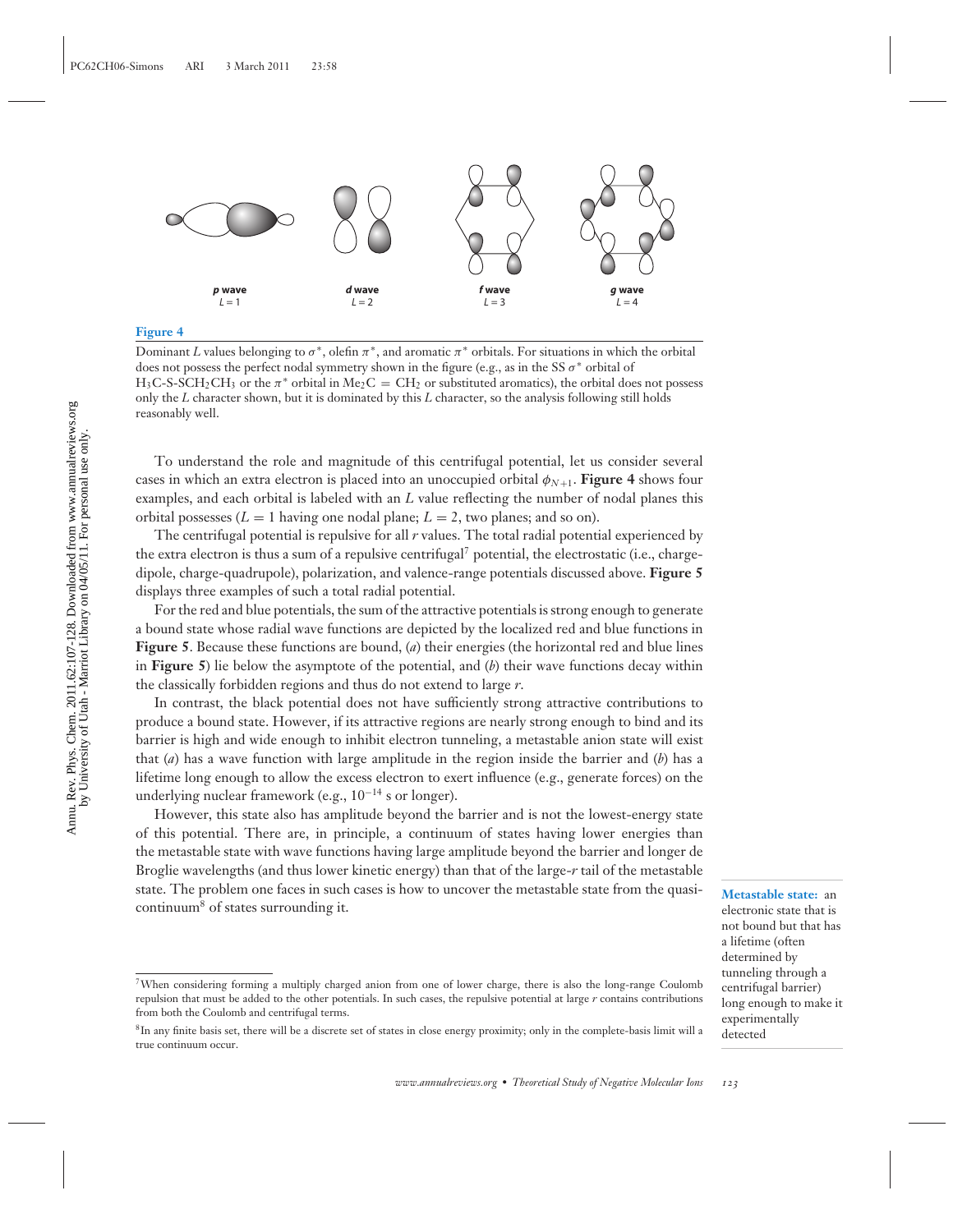

Total radial potentials for a range of strengths in the valence-region part of the potential, with red corresponding to the strongest valence-range attraction, also showing the potential barrier.

## **4.2. Finding the Metastable State**

The most widely used tools for finding metastable states buried in quasi-continua are the stabilization-based methods (47–51). In the approach pioneered by Prof. **[Howard Taylor](http://chem.usc.edu/faculty/Taylor.html?PHPSESSID=8d9e5ddea882bedb5c140b36800186b3)**, the de Broglie wavelengths of the orbitals forming the discrete quasi-continuum are varied (e.g., by varying orbital exponents of diffuse basis functions) until one of the eigenfunctions can match, in amplitude and first derivative, the portion of the metastable state's wave function localized inside the barrier (see **Figure 5**). Under such conditions, the energy of the metastable state becomes relatively stable as a function of further wavelength variation. In this conventional **[stabilization](http://www.hec.utah.edu/anions/#Ch5IV) [method](http://www.hec.utah.edu/anions/#Ch5IV)**, a plot of the energy of the metastable state as a function of the parameter used to alter the wavelength of the quasi-continuum states also can be used to obtain an estimate of the lifetime of this state.

Another stabilization method that is more straightforward can be used to estimate the energy of the metastable state but not its lifetime. In this **[charge-stabilization approach](http://www.hec.utah.edu/G03supplement/Index.html)**, one first decides into which virtual orbital one wants to place the extra electron. One then increases the nuclear charges of the nuclei spanning this orbital by a small amount δ*q* and carries out a series of calculations of the neutral-anion energy separation (e.g., by computing  $E_{neu}$  and  $E_{an}$  or using EOM theory) for several values of  $\delta q$ . One then plots these energy separations versus  $\delta q$  and extrapolates to  $\delta q \to 0$  to obtain an estimate of the (negative) EA. In this technique the increase in nuclear charges introduces a perturbation potential

$$
V = \sum_{a} \sum_{i=1}^{N+1} \frac{-\delta q}{|r_i - R_a|},\tag{42}
$$

where |*ri* − *Ra* | is the distance of the *i*-th electron to the *a*-th nucleus whose charge in incremented by δ*q*. Because this potential is stabilizing in regions of space near the nuclei, it tends to lower the energies of states having high electron density near these nuclei relative to states with high density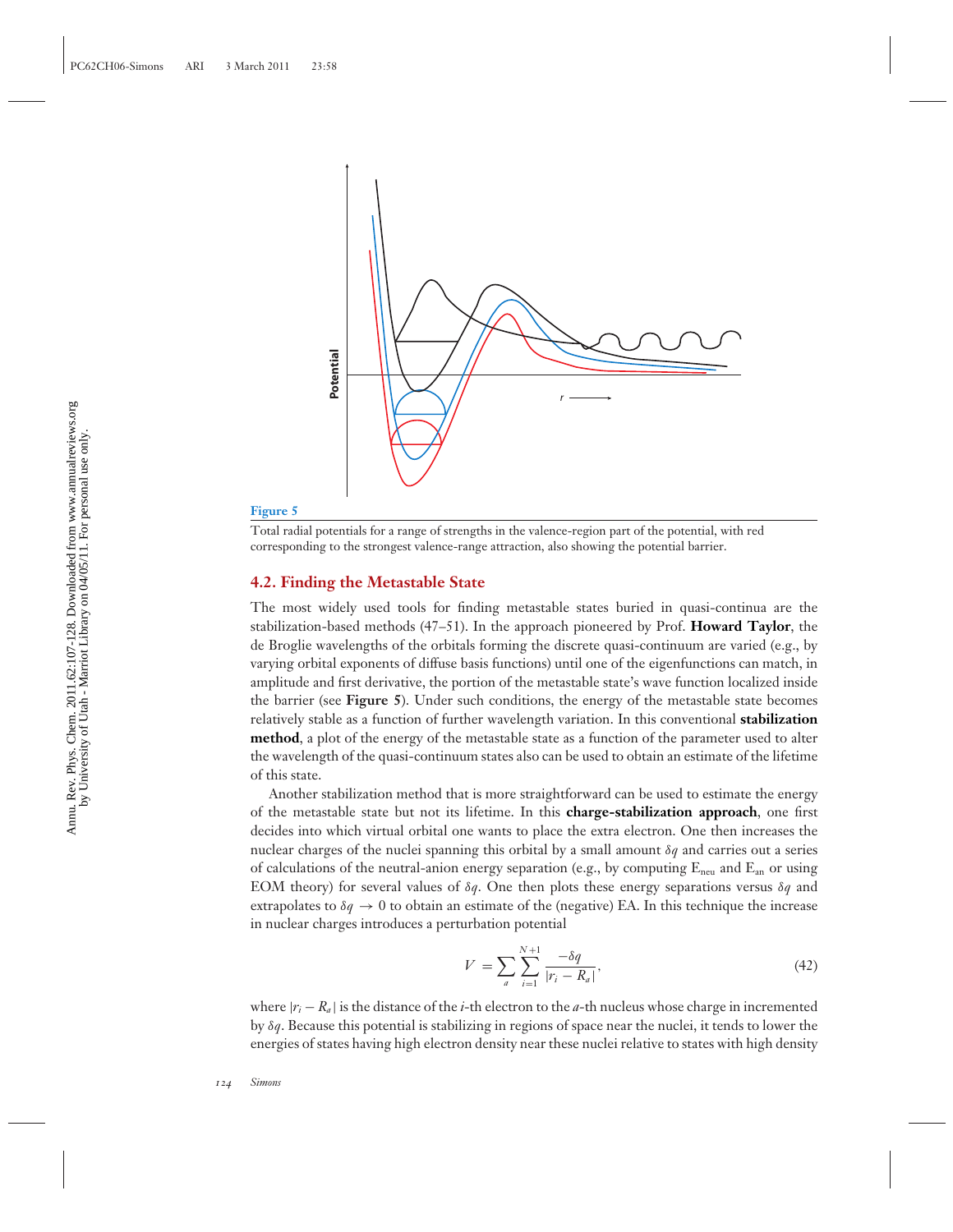

Potential curves (*a*) for  $O_2$  and  $O_2^-$  as well as the charge-stabilization plots (*b*) used to establish the anion states' energies at one O-O internuclear distance,  $R = 1.313$  Å. Figure adapted from Reference 16.

in the large-*r* region. In effect, this extra potential *V* causes the black curve in **Figure 5** to be pulled down to the blue curve and, as δ*q* is further increased, to the red curve. This perturbation differentially stabilizes valence-localized electron-attached states and thus renders positive their electron binding energies, allowing them to be treated reliably using variational methods.

An example of a charge-stabilization plot is shown in **Figure 6***b*. **Figure 6***a* shows the lowenergy  $O_2$  and  $O_2^-$  potential curves; whenever an anion curve lies above the ground-state energy of the neutral  $O_2$ , the energy of the anion was computed using the charge-stabilization method.

The anion-neutral energy differences plotted in **Figure 6***b* are extrapolated to produce estimates of the energies of the  $X^2\Pi_g$ , a  ${}^4\Sigma_u$ , and  $A^2\Pi_u$  anion states at  $R = 1.313$  Å. Analogous plots associated with different internuclear distances were used to generate the other data point shown in **Figure 6***a*.

## **SUMMARY POINTS**

- 1. Being intensive quantities, EAs become increasingly difficult to evaluate as the number of electrons in the molecule grows if one uses traditional methods that compute separately the extensive total electronic energies of the neutral and anion.
- 2. The inclusion of special diffuse basis functions and consideration of electron correlation are usually important because EAs are small quantities, so they must be computed to high precision.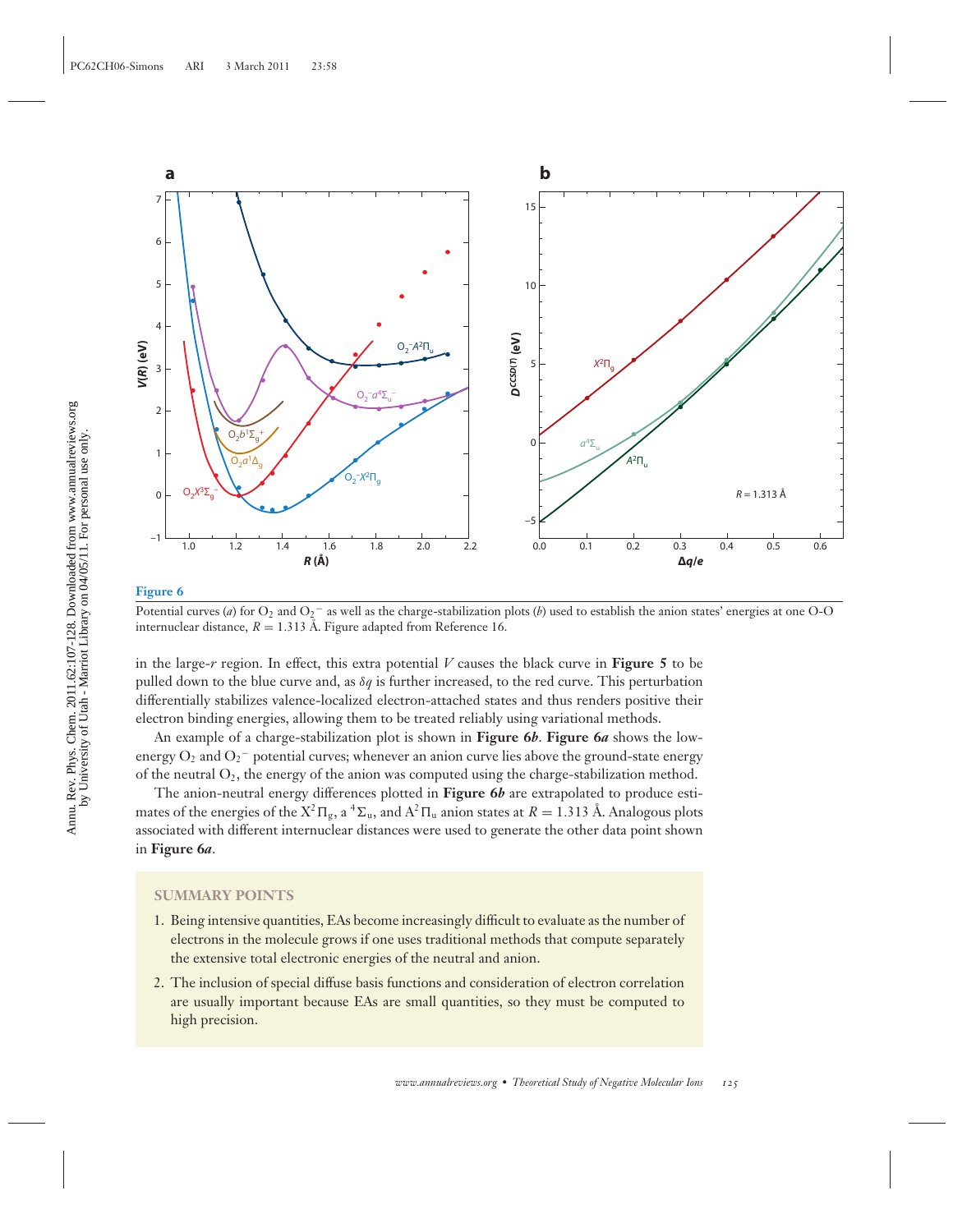Amu. Rev. Phys. Chem. 2011.62:107-128. Downloaded from www.annualreviews.org<br>by University of Utah - Marriot Library on 04/05/11. For personal use only. Annu. Rev. Phys. Chem. 2011.62:107-128. Downloaded from www.annualreviews.org by University of Utah - Marriot Library on 04/05/11. For personal use only.

**3. Presents a recent extensive overview of experimental and theoretical results on many families of molecular anions.**

**compilation of molecular EAs.**

- 3. EOM theory is an efficient tool both for calculating the intensive EAs directly and for deriving electron-molecule interaction potentials.
- 4. From EOM theory, it is possible to write down electron-molecule interaction potentials that will yield electron binding energies equivalent to those obtained from ab initio MP perturbation theory.
- 5. A potential constructed from HF-level permanent electrostatic moments (i.e., chargedipole, charge-quadrupole) and HF-level polarizability (e.g.,  $-1/2 \alpha r^{-4}$ ) is consistent with second-order MP theory.
- 6. To achieve consistency with third-order MP theory, one needs lowest-order corrections to electrostatic moments and polarizability.
- 7. To obtain proper descriptions of metastable anion states and associated lifetimes, one must employ special tools such as stabilization-type methods.
- 8. Some familiar multiply charged anions (e.g.,  $SO_4^2$ <sup>-</sup>,  $PO_4^3$ <sup>-</sup>) are not electronically stable as isolated species in the gas phase.

# **DISCLOSURE STATEMENT**

The author is not aware of any affiliations, memberships, funding, or financial holdings that might be perceived as affecting the objectivity of this review.

# **ACKNOWLEDGMENTS**

This work has been supported by NSF grant 0806160.

# **LITERATURE CITED**

- 1. Boldyrev AI, Simons J. 1994. Isolated SO<sub>4</sub><sup>-2</sup> and PO<sub>4</sub><sup>-3</sup> anions do not exist. *J. Phys. Chem.* 98:2298−300
- 2. Pegg DJ. 2004. Structure and dynamics of negative ions. *Rep. Prog. Phys.* 67:857–905
- **3. Simons J. 2008. Molecular anions.** *J. Phys. Chem. A* **112:6401–511**
- 4. Hotop H, Lineberger WC. 1975. Binding energies in atomic negative ions. *J. Phys. Chem. Ref. Data* 4:539–76
- 5. Hotop H, Lineberger WC. 1985. Binding energies in atomic negative ions: II. *J. Phys. Chem. Ref. Data* 14:731–50
- 6. Andersen T, Haugen HK, Hotop H. 1999. Binding energies in atomic negative ions: III. *J. Phys. Chem. Ref. Data* 28:1511–33
- 7. Janousk BK, Brauman JI. 1979. Electron affinities. In *Gas Phase Ion Chemistry*, Vol. 2, ed. MT Bowers, pp. 53–86. New York: Academic
- 8. Miller TM. 1993. Electron affinities. In *CRC Handbook of Chemistry and Physics*, ed. RC West, MJ Astle, WH Beyer, pp. 180–91. Boca Raton, FL: CRC
- 9. Bartmess JE. 2000. Negative ion energetics data. In *NIST Chemistry WebBook*, ed. WG Ballard, PJ Linstrom. NIST Stand. Ref. Database No. 69. Gaithersburg, MD: Natl. Inst. Stand. Technol. **[http://webbook.nist.gov](http://webbook.nist.gov/)**
- 10. Continetti RE. 2000. Dissociative photodetachment studies of transient molecules by coincidence techniques. In *Photoionization and Photodetachment*, Vol. II, ed. CY Ng, pp. 748–808. Singapore: World Sci. **11. Most recent**
	- **11. Rienstra-Kiracofe JC, Tschumper GS, Schaefer HF III, Nandi S, Ellison GB. 2002. Atomic and molecular electron affinities: photoelectron experiments and theoretical computations.** *Chem. Rev.* **102:231–82**

*126 Simons*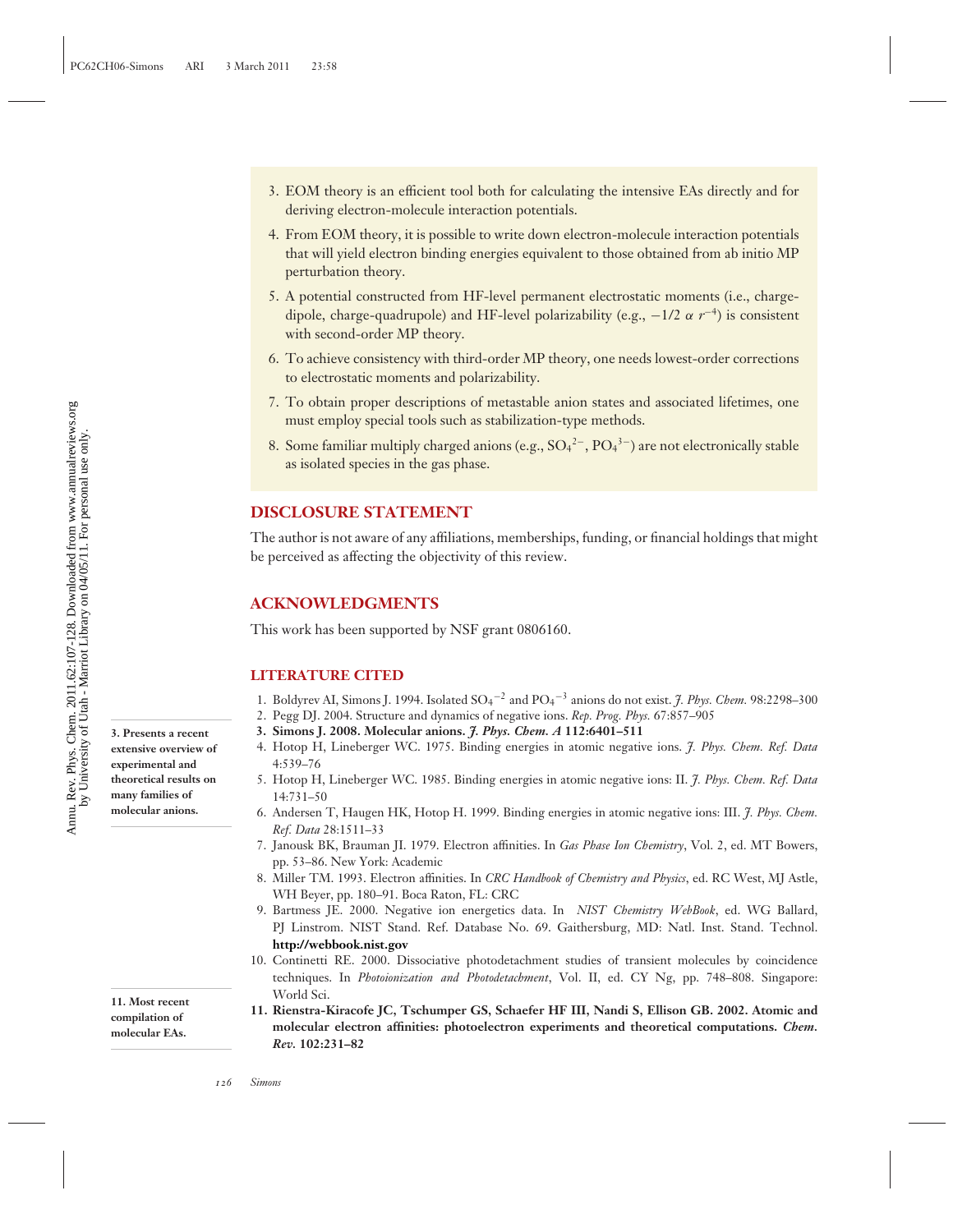- 12. Branscomb L. 1962. *Atomic and Molecular Processes*, ed. DR Bates. New York: Academic
- **13. Schulz G. 1973. Resonances in electron impact on diatomic molecules.** *Rev. Mod. Phys.* **45:423–85**
- 14. Massey HSW. 1976. *Negative Ions*. Cambridge, UK: Cambridge Univ. Press
- 15. Berry RS. 1969. Small free negative ions. *Chem. Rev.* 69:533–42
- 16. Ervin KM, Anusiewicz I, Skurski P, Simons J, Lineberger WC. 2003. The only stable state of  $O_2^-$  is the  $X^2\Sigma_g$  ground state and it (still!) has an adiabatic electron detachment energy of 0.45 eV. *J. Phys. Chem. A* 107:8521–29
- 17. Clementi E, McLean AD. 1964. Atomic negative ions. *Phys. Rev.* 133:A419–23
- 18. Clementi E, McLean AD, Raimondi DL, Yoshimine M. 1964. Atomic negative ions: second period. *Phys. Rev.* 133:A1274–79
- 19. Clementi E. 1964. Atomic negative ions: the iron series. *Phys. Rev.* 135:A980–84
- 20. Zemke WT, Das G, Wahl AC. 1972. Theoretical determination of the electron affinity of O<sub>2</sub> molecule from the binding energy of O2 <sup>−</sup>. *Chem. Phys. Lett.* 14:310–14
- 21. Cade PE. 1967. Hartree-Fock wavefunctions, potential curves, and molecular properties for OH<sup>-</sup>(<sup>1</sup>∑<sup>+</sup>) and SH−( <sup>1</sup>+). *J. Chem. Phys.* 47:2390–406
- 22. Taylor HS, Harris FE. 1963. Potential curve for the  ${}^{2}\Sigma +_{u}$  state of H<sub>2</sub>. *J. Chem. Phys.* 39:1012–16
- 23. Schaefer HF, Harris FE. 1968. Calculation of the electron affinity of boron. *Phys. Rev.* 170:108–15
- 24. Schaefer HF, Harris FE. 1968. Metastability of the <sup>1</sup>*D* state of the nitrogen negative ion. *Phys. Rev. Lett.* 21:1561–63
- 25. Davidson ER. 1962. Potential curves for H2 <sup>−</sup>. *J. Chem. Phys.* 36:1080–81
- 26. Feller D, McMurchie LE, Borden WT, Davidson ER. 1982. A theoretical determination of the electron affinity of methylene. *J. Chem. Phys.* 77:6134–43
- 27. Herzberg G. 1950. *Molecular Spectra and Molecular Structure*, Vol. 1. New York: Van Nostrand. 512 pp.
- **28. Simons J, Smith WD. 1973. Theory of electron affinities of small molecules.** *J. Chem. Phys.* **50:4899–907**
- **29. Pickup BT, Goscinski O. 1973. Direct calculation of ionization energies. I. Closed shells.** *Mol. Phys.* **26:1013–35**
- 30. Purvis G, Ohrn Y. 1975. Atomic and molecular electronic spectra and properties from the electron ¨ propagator. *J. Chem. Phys.* 60:4063–69
- 31. Cederbaum LS. 1973. Direct calculation of ionization potentials of closed-shell atoms and molecules. *Theor. Chim. Acta* 31:239–60
- 32. Banerjee A, Shepard R, Simons J. 1978. One-particle Green's function with multiconfiguration reference states. *Int. J. Quantum Chem.* 12:389–404
- 33. Monkhorst HJ. 1977. Calculation of properties with the coupled-cluster method. *Int. J. Quantum Chem.* 11:421–32
- 34. Nooijen M, Bartlett RJ. 1995. Equation of motion coupled cluster method for electron attachment. *J. Chem. Phys.* 102:3629–47
- 35. Mukhopadhyay D, Mukhopadhyay S, Chaudhuri R, Mukherjee D. 1991. Aspects of separability in the coupled cluster based direct methods for energy differences. *Theor. Chim. Acta* 80:441–67
- 36. Stanton JF, Bartlett RJ. 1993. The equation of motion coupled-cluster method: a systematic biorthogonal approach to molecular excitation energies, transition probabilities, and excited state properties. *J. Chem. Phys.* 98:7029–39
- 37. Bartlett RJ, Stanton JF. 1994. Applications of post-Hartree-Fock methods: a tutorial. In *Reviews in Computational Chemistry*, Vol. 5, ed. KB Lipkowitz, DB Boyd, pp. 65–169. New York: VCH
- 38. Ortiz JV. 1997. The electron propagator picture of molecular electronic structure. In *Computational Chemistry: Reviews of Current Trends*, Vol. 2, ed. J Leszczynski, pp. 1–61. Singapore: World Sci.
- **39. Gutowski M, Skurski P, Jordan KD, Simons J. 1997. Energies of dipole-bound anionic states.** *Int. J. Quantum Chem.* **54:183–91**
- **40. Gutowski M, Skurski P, Boldyrev AI, Simons J, Jordan KD. 1996. Contribution of electron correlation to the stability of dipole-bound anionic states.** *Phys. Rev. A* **54:1906–9**
- **41. Sommerfeld T, DeFusco A, Jordan KD. 2008. Model potential approaches for describing the interaction of excess electrons with water clusters: incorporation of long-range correlation effects.** *J. Phys. Chem. A* **112:11021–35**

**13. Pioneering paper on electron transmission spectroscopy for studying metastable anions.**

**28. First development of EOM theory for EAs.**

**29. Along with Refs. 30 and 31, presents the early development of Green's function methods, applied primarily to ionization potentials.**

**39. Along with Ref. 40, shows early recognition that dispersion contributions to electron-molecule interactions can be important.**

**41. Along with Refs. 43–45, presents the development of the Drude model as applied to electron-molecule interactions.**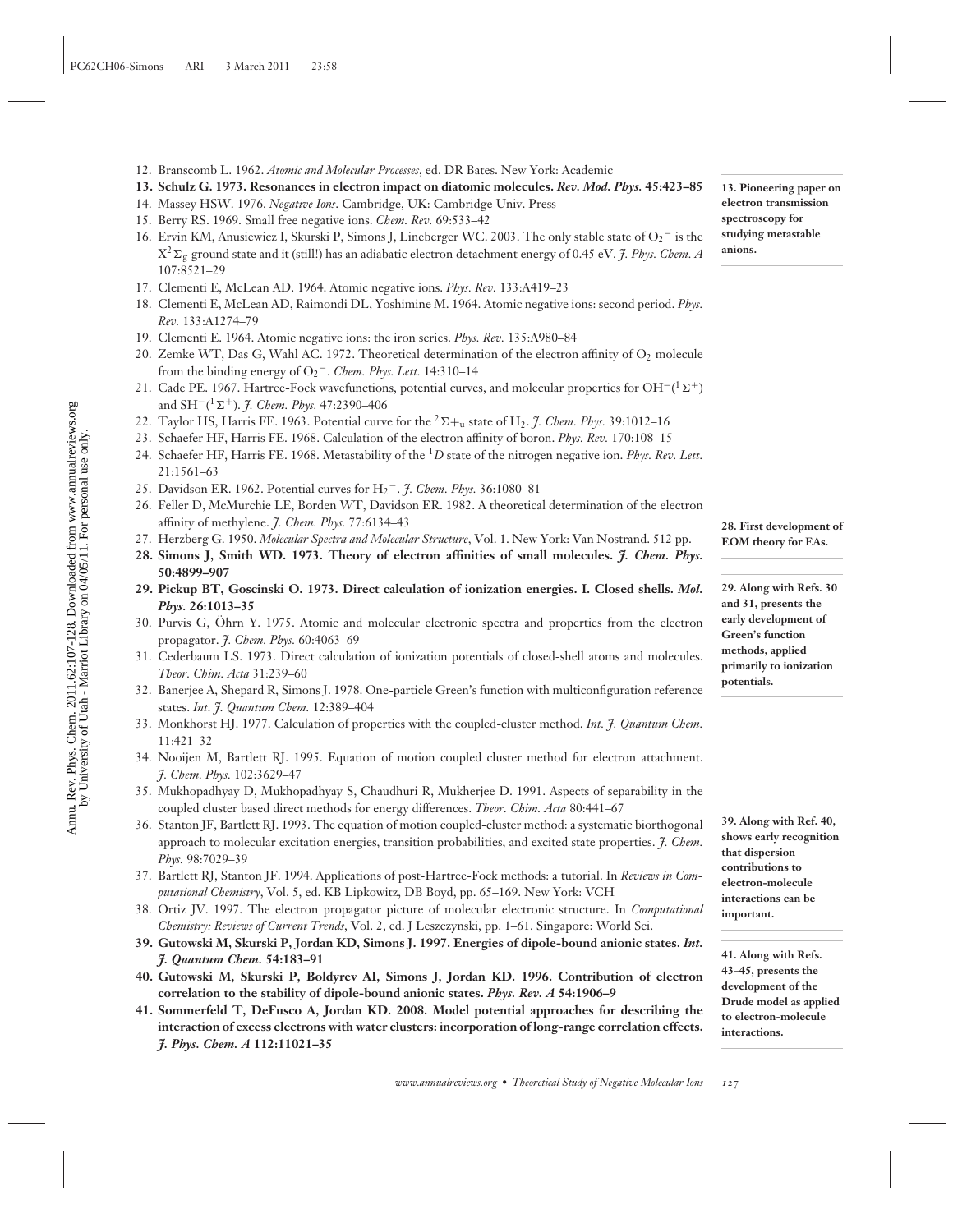**47. Along with Refs. 48–51, presents early development and more recent applications of stabilization-type methods to metastable**

**states.**

- 42. Jacobson LD, Williams CF, Herbert JM. 2009. The static-exchange electron-water pseudopotential, in conjunction with a polarizable water model: a new Hamiltonian for hydrated-electron simulations. *J. Chem. Phys.* 130:124115
- **43. Sommerfeld T, Jordan KD. 2005. Quantum Drude oscillator model for describing the interaction of excess electrons with water clusters: an application to**  $(H_2O)_{13}$ **<sup>** $-$ **</sup>.** *J. Phys. Chem. A* **109:11531–38**
- **44. Wang F, Jordan KD. 2002. Application of a drude model to the binding of excess electrons to water clusters.** *J. Chem. Phys.* **116:6973–81**
- **45. Wang F, Jordan KD. 2001. A Drude model approach to dispersion interactions in dipole-bound anions.** *J. Chem. Phys.* **114:10717–24**
- 46. Simons J. 2010. One-electron electron-molecule potentials consistent with ab initio Møller-Plesset theory. *J. Phys. Chem. A* 114:8631–43
- **47. Hazi AU, Taylor HS. 1970. Stabilization method of calculating resonance energies: model problem.** *Phys. Rev. A* **1:1109–20**
- **48. Feuerbacher S, Sommerfeld T, Cederbaum LS. 2004. Extrapolating bound state data of anions into the metastable domain.** *J. Chem. Phys.* **121:6628–33**
- **49. Nestmann B, Peyerimhoff SD. 1985. Calculation of the discrete component of resonance states in negative ions by variation of nuclear charges.** *J. Phys. B* **18:615–26**
- **50. Simons J. 1981. Resonance state lifetimes from stabilization graphs.** *J. Chem. Phys.* **75:2465–67**
- **51. Frey RF, Simons J. 1986. Resonance state energies and lifetimes via analytic continuation of stabilazation graphs.** *J. Chem. Phys.* **84:4462–69**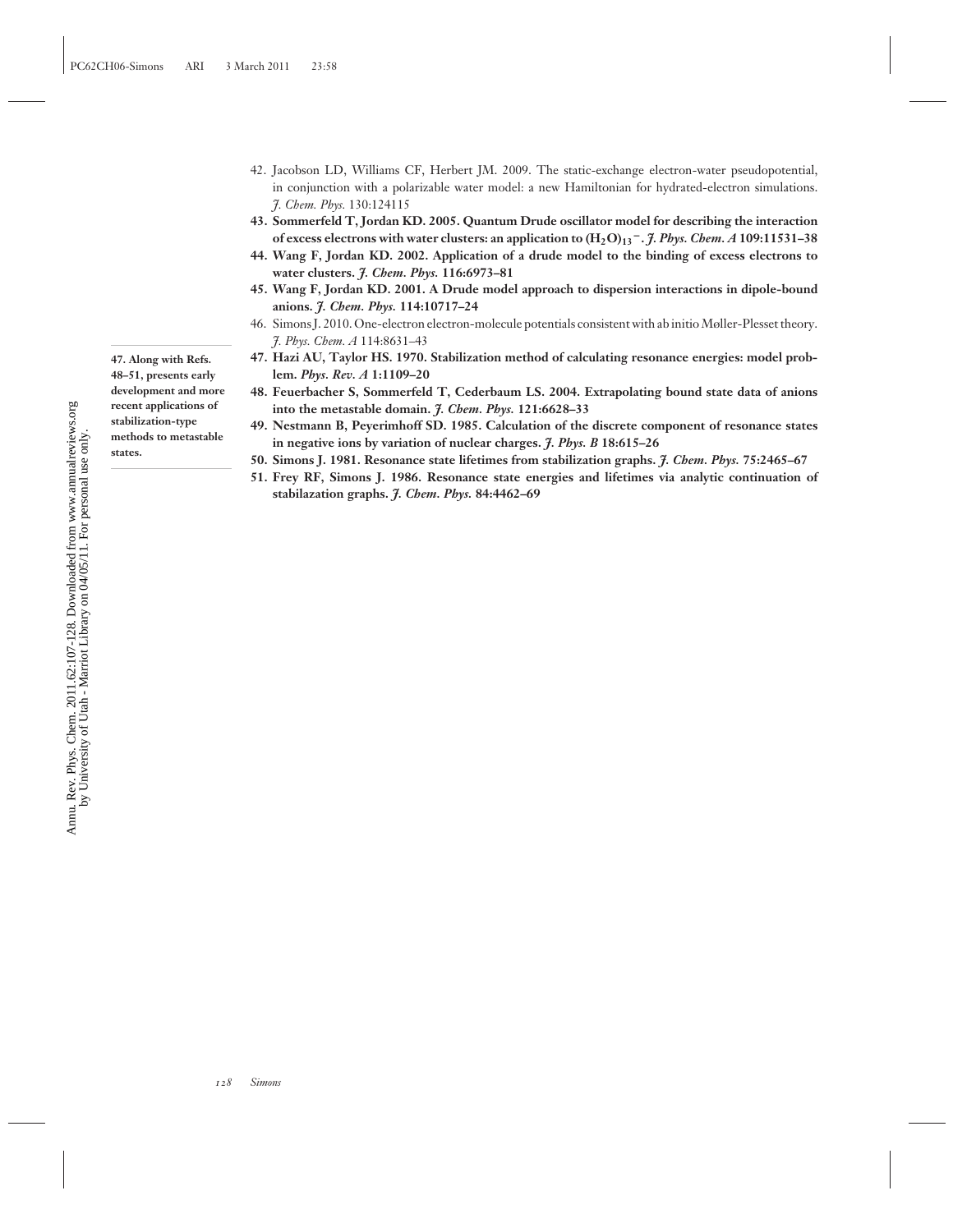$\mathbf{\mathbf{\hat{R}}}$ 

# **Annual Review of Physical Chemistry**

# Volume 62, 2011 Contents

| Laboring in the Vineyard of Physical Chemistry                                                                                                                          |
|-------------------------------------------------------------------------------------------------------------------------------------------------------------------------|
| The Ultrafast Pathway of Photon-Induced Electrocyclic<br>Ring-Opening Reactions: The Case of 1,3-Cyclohexadiene                                                         |
| Coarse-Grained (Multiscale) Simulations in Studies of Biophysical<br>and Chemical Systems<br>Shina C.L. Kamerlin, Spyridon Vicatos, Anatoly Dryga, and Arieh Warshel 41 |
| Dynamics of Nanoconfined Supercooled Liquids                                                                                                                            |
| Ionic Liquids: Structure and Photochemical Reactions<br>Edward W. Castner Jr., Claudio J. Margulis, Mark Maroncelli,                                                    |
| Theoretical Study of Negative Molecular Ions                                                                                                                            |
| Theoretical and Computational Protein Design<br>Ilan Samish, Christopher M. MacDermaid, Jose Manuel Perez-Aguilar,                                                      |
| Melting and Freezing of Metal Clusters                                                                                                                                  |
| <b>Astronomical Chemistry</b>                                                                                                                                           |
| Simulating Chemistry Using Quantum Computers<br>Ivan Kassal, James D. Whitfield, Alejandro Perdomo-Ortiz, Man-Hong Yung,                                                |
| Multiresonant Coherent Multidimensional Spectroscopy                                                                                                                    |
| Probing Free-Energy Surfaces with Differential Scanning Calorimetry                                                                                                     |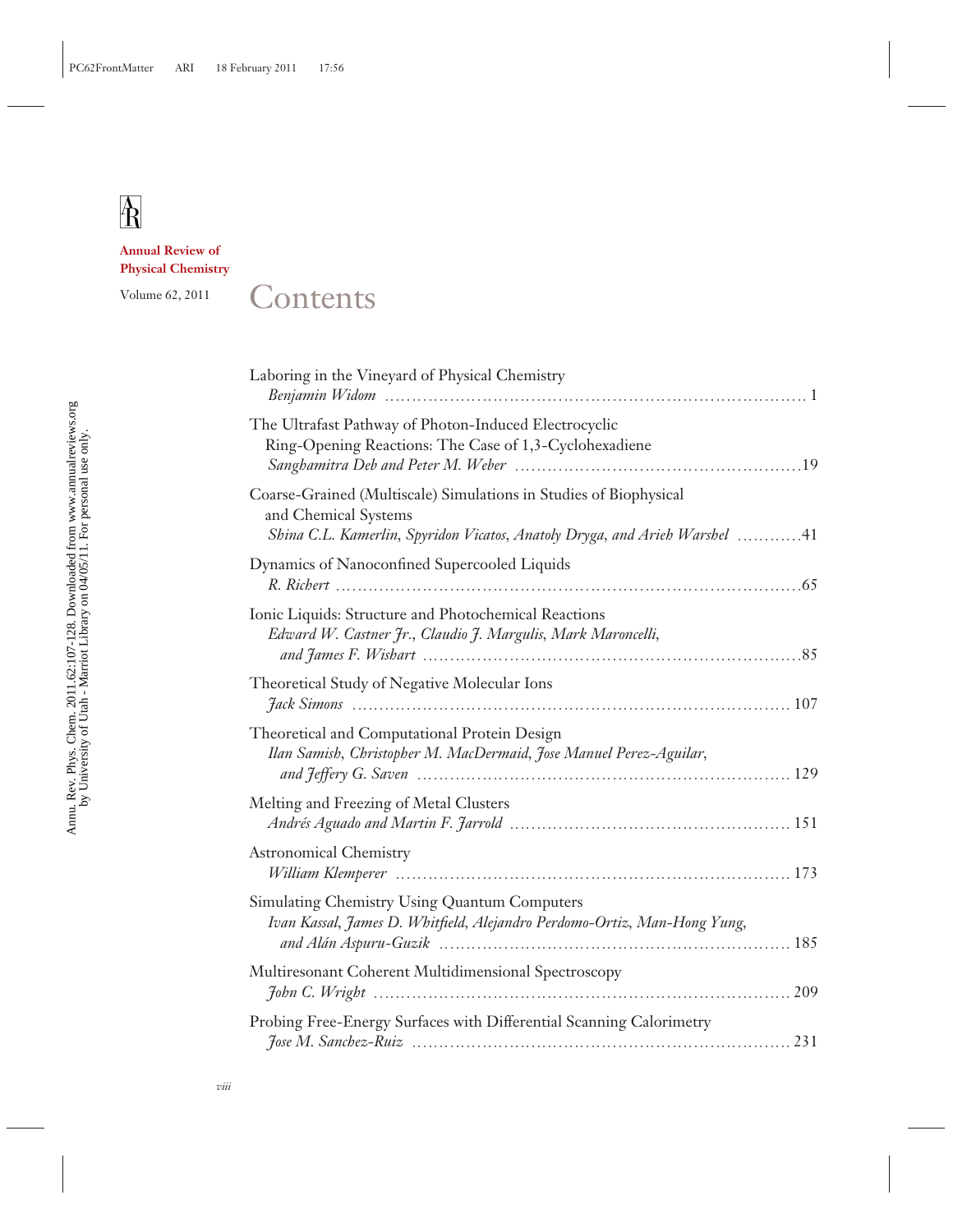| Role of Solvation Effects in Protein Denaturation: From<br>Thermodynamics to Single Molecules and Back                                                                                              |
|-----------------------------------------------------------------------------------------------------------------------------------------------------------------------------------------------------|
| Solid-State NMR Studies of Amyloid Fibril Structure                                                                                                                                                 |
| Cooperativity, Local-Nonlocal Coupling, and Nonnative Interactions:<br>Principles of Protein Folding from Coarse-Grained Models<br>Hue Sun Chan, Zhuqing Zhang, Stefan Wallin, and Zhirong Liu  301 |
| <b>Hydrated Acid Clusters</b>                                                                                                                                                                       |
| Developments in Laboratory Studies of Gas-Phase Reactions for<br>Atmospheric Chemistry with Applications to Isoprene Oxidation<br>and Carbonyl Chemistry                                            |
| Bonding in Beryllium Clusters<br>Michael C. Heaven, Jeremy M. Merritt, and Vladimir E. Bondybey  375                                                                                                |
| Reorientation and Allied Dynamics in Water and Aqueous Solutions<br>Damien Laage, Guillaume Stirnemann, Fabio Sterpone, Rossend Rey,                                                                |
| Detecting Nanodomains in Living Cell Membrane by Fluorescence<br><b>Correlation Spectroscopy</b>                                                                                                    |
| Toward a Molecular Theory of Early and Late Events in Monomer<br>to Amyloid Fibril Formation                                                                                                        |
| The Density Matrix Renormalization Group in Quantum Chemistry                                                                                                                                       |
| Thermodynamics and Mechanics of Membrane Curvature Generation<br>and Sensing by Proteins and Lipids<br>Tobias Baumgart, Benjamin R. Capraro, Chen Zhu, and Sovan L. Das  483                        |
| Coherent Nonlinear Optical Imaging: Beyond Fluorescence<br>Microscopy<br>Wei Min, Christian W. Freudiger, Sijia Lu, and X. Sunney Xie  507                                                          |
| <b>Roaming Radicals</b>                                                                                                                                                                             |
| Coarse-Grained Simulations of Macromolecules:<br>From DNA to Nanocomposites                                                                                                                         |
|                                                                                                                                                                                                     |